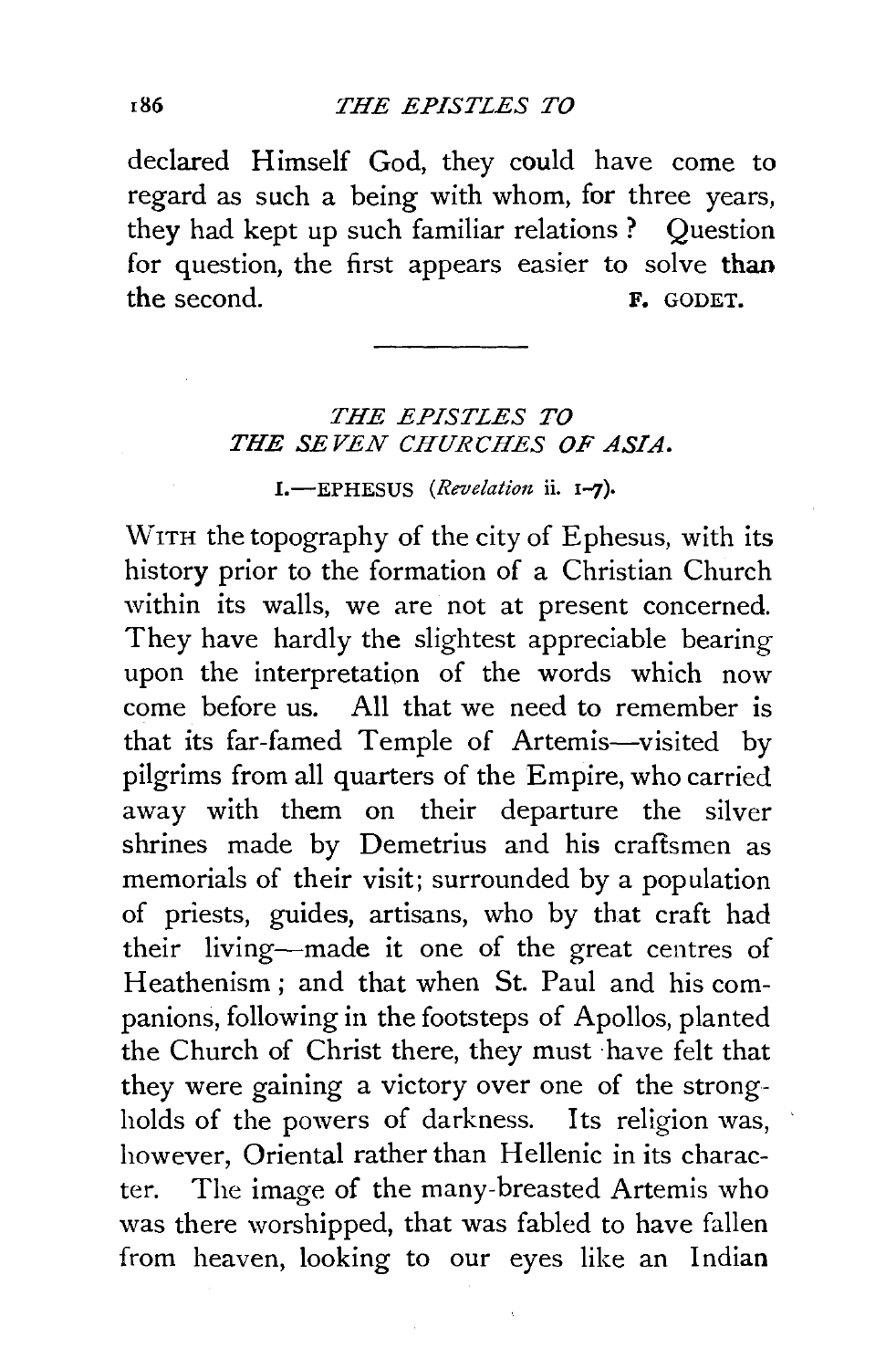idol, would have offended the cultivated taste of an Athenian, accustomed to gaze on the works of Phidias and Praxiteles. As in all Eastern cities, its people dealt much in magic and charms and incantations, and the Ephesian talismans, or "books of curious arts" (the *γράμματα* 'Εφέσια of Greek writers), had a world-wide renown, and fetched an almost fabulous price (Acts xix. 19). There, as in most commercial cities, Jews had found their way in large numbers, and had their synagogues open to proselytes and inquirers. Not a few of them drifted more or less openly into connection with the superstitions against which they ought to have borne their witness. They were coppersmiths, like Alexander (2 Tim. iv. 14), and had apparently trade relations with the workmen of Demetrius (Acts xix. 38). They boasted ot their powers in the cases commonly ascribed to demoniacal possession, and, like the seven sons of Sceva, who claimed to be in some sense a chief priest of the house of Aaron, sought gain and fame as exorcists. In spite of this decline from their true dignity, perhaps in proportion to it, they were conspicuous for their fanatic zeal for holy places and for holy customs, and were the first to raise their outcry against St. Paul when, as they thought, he had taken an uncircumcised Ephesian within the precincts of the temple, beyond the wall of partition, which it was death for any Gentile to pass.

The stages of progress in the Christian community at Ephesus may be traced with sufficient distinctness. First, there had been the preaching of some disciples of the Baptist, reviving the zeal of the Jews, calling them to repentance, imposing more rigid rules of life.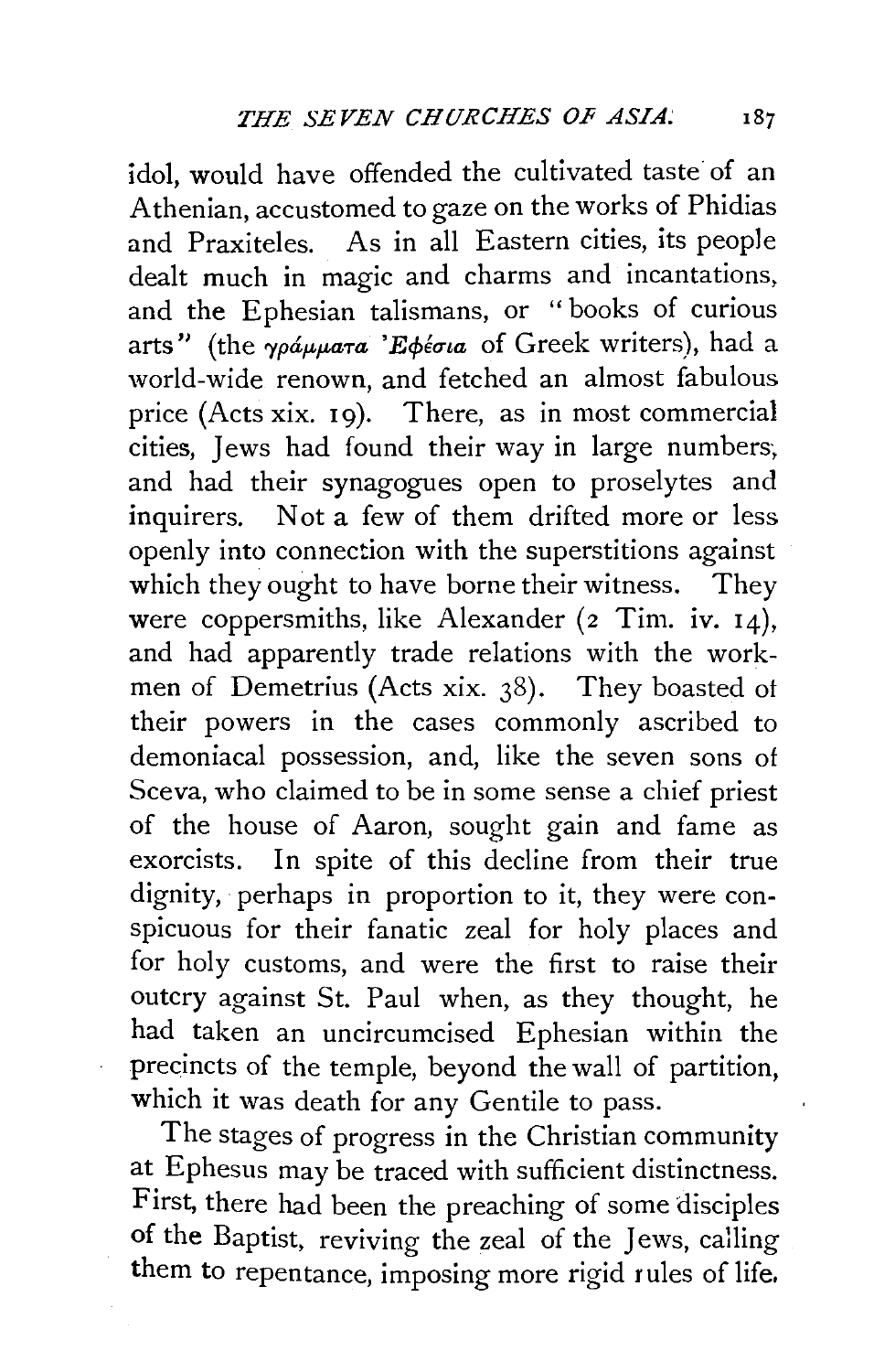Then had come Apollos himself, as yet knowing only the baptism of John, but with wider thoughts, and teaching more fully than they had done the ., first principles of the doctrine of Christ." Then had come Aquila and Priscilla, with their more perfect knowledge, teaching the way of the Lord as St. Paul taught it, though, we must believe, with less power and completeness. Then St. Paul himself appeared, preaching his Gospel, at first in the synagogues to his own people of the stock of A braham, afterwards to the disciples and to Gentile inquirers as a separate body in the lecture-room (belonging, possibly, to a school of medicine) that was known as belonging to Tyrannus.<sup>1</sup> Wonders of a kind precisely adapted to meet the faith of the Ephesians in charms and talismans were wrought by his hands, and even by the handkerchiefs and aprons to which contact with his flesh had imparted a mysterious power. The result of this two-fold influence was the rapid conversion of a large number of the heathen, chiefly among those who had been practitioners in the arts of sorcery. They brought the books in which they had learnt to see the work of the enemy of God, and burnt them publicly in some open square or market-place. How full and thorough was the success of the Apostle in his mission-work among his new disciples, how rapid

<sup>1</sup> The name Tyrannus occurs in the "Columbarium" of Livia as belonging to a physician of the imperial household. Such occupations often descended, with the name, from father to son among the freedmen attached to the imperial household, and I venture to surmise that this Tyrannus also was of the same calling, and that the "beloved physician" who was St. Paul's friend and iellow-worker, may have been acquainted with him, and that it was through his influence that the use of the lecture-room was obtained.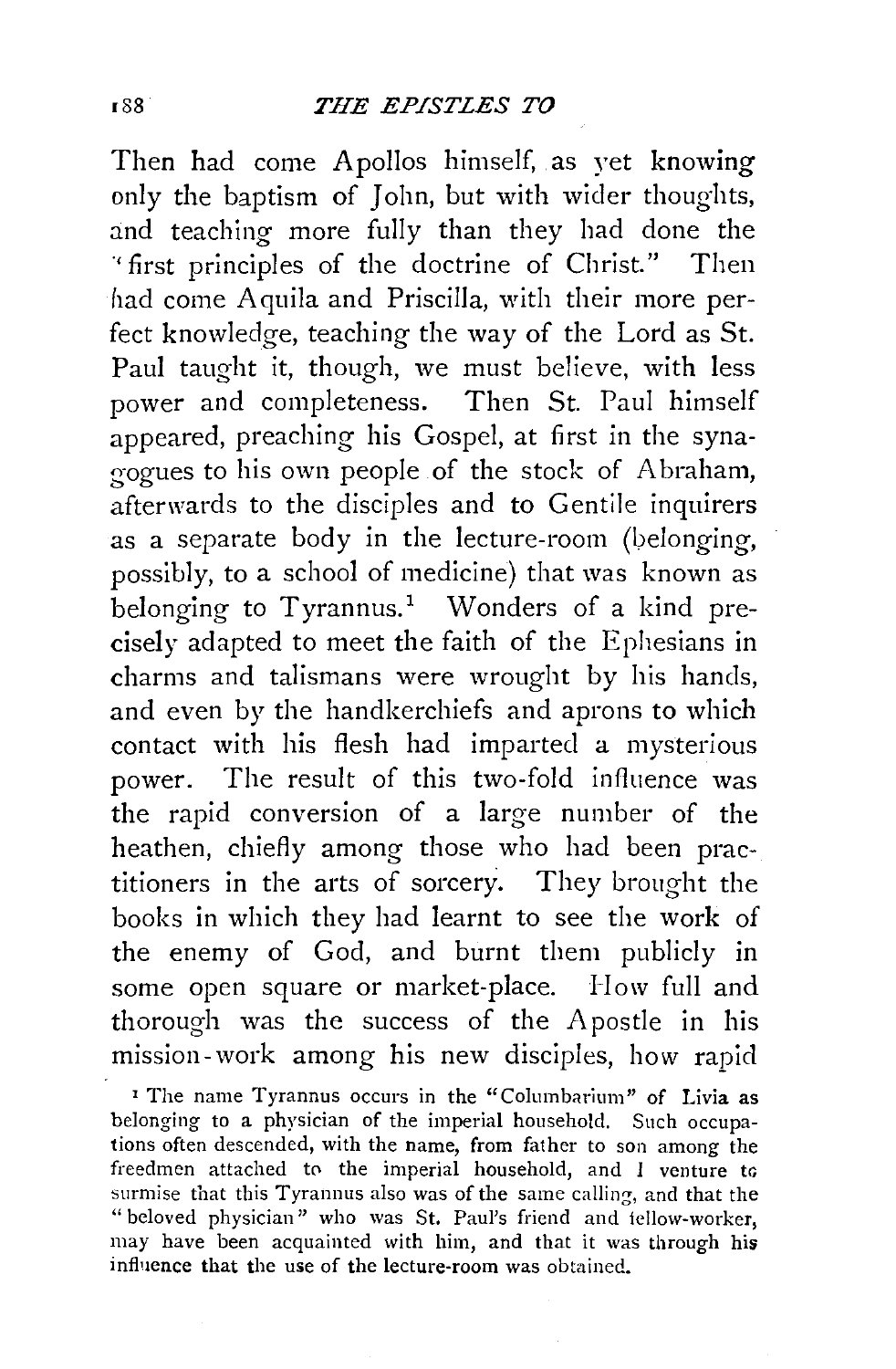the progress which they made in Christian thought and feeling, we find from his earnest desire to see the elders of the Ephesian Church, on his last journey to Jerusalem, even though he could not personally visit their city, and from the words of parting counsel which he addressed to them. He who spake to others as to carnal, as to babes in Christ, had not shunned to preach to them the whole counsel of God. In the midst of constant opposition, with the fear of frequent plots, amid tears and trials, he had done his work. But even then his eye saw signs of evils as yet half latent: "the grievous wolves not sparing the flock," Jewish persecutors from without, the "men from among their ownselves speaking perverse things," who should draw away disciples after them,—these filled him with anxious and sad forebodings. And so they parted, as they both then thought never to meet again.

So far as we can gather from the Epistle to the Ephesians, no tidings had reached the Apostle in the interval to cause him fresh anxiety. Its tone is throughout free from the indignation or warning or reproof which we find in so many of his letters. He remembers his intercourse with them with thankfulness and joy. He has heard of their faith in the Lord Jesus and their love towards all saints. He appeals to them as able to understand his knowledge in the mystery of Christ. No messenger has come from them, as Epaphras had come from Colossæ, to tell him that false teachers had crept in and were subverting the Gospel which he had preached. He must have looked forward to his return to themand we know from the letter to Philemon that he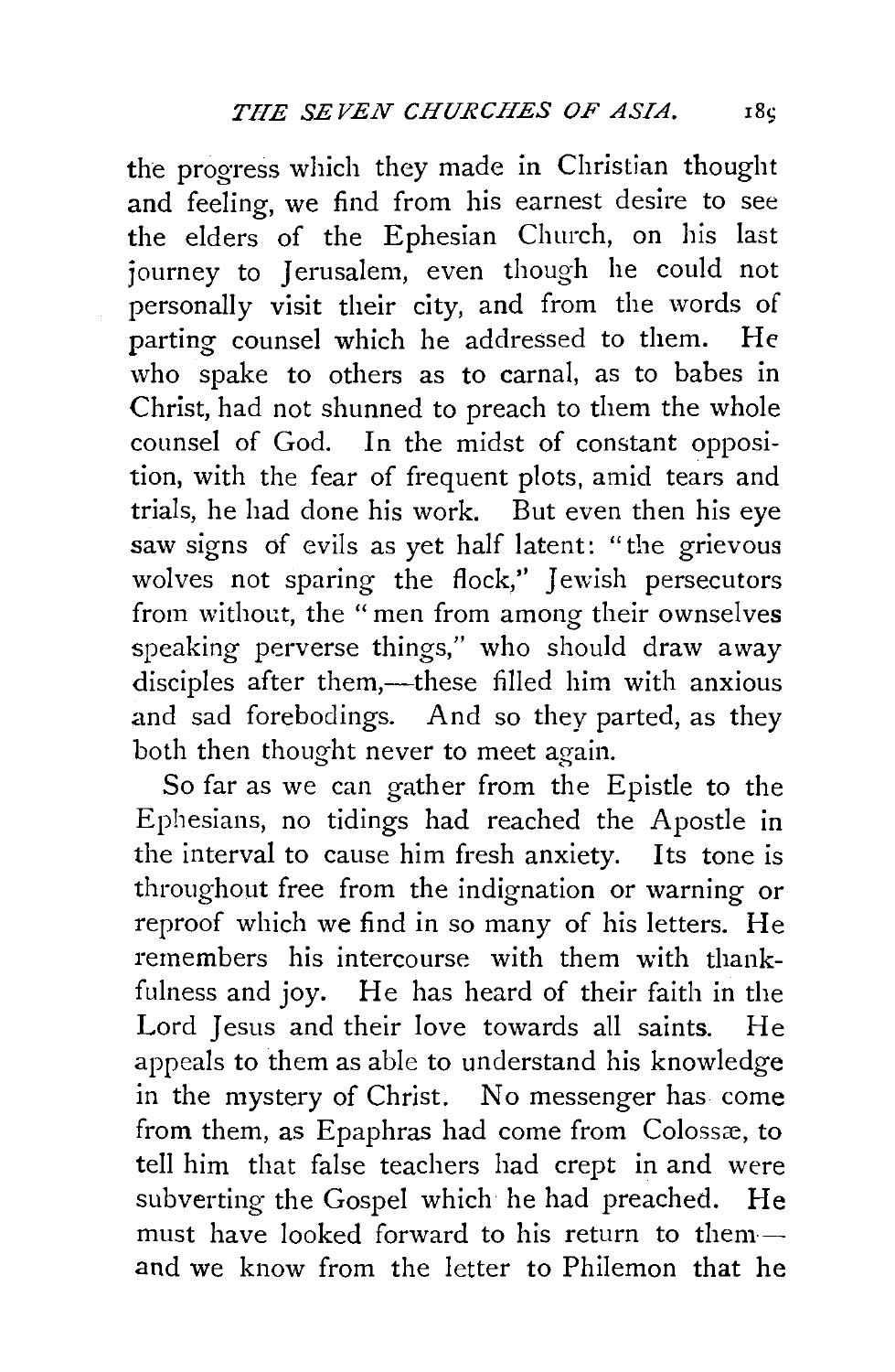was looking forward-with joy and hope. The Pastoral Epistles, if we accept them as St. Paul's and place them in their right relation to his life, shew us how bitterly he was disappointed. False teachers had come, claiming the authority of Rabbis, desiring to be teachers of the Law, and yet ignorant of its true scope and office. There were perverse disputings of men of corrupt minds, having a form of godliness, but denying its power, creeping into houses and leading captive silly women laden with sins. His own followers and friends had not the courage to stand by him, and all men forsook him. It was necessary to leave Timotheus behind him to maintain purity of doctrine and completeness of organization. And even he, zealous and devoted as he was, seemed hardly equal to the burden that was thus laid upon him. He was too young to speak with the authority of a wide experience, younger than many of those whom he was called to control and to reprove. He was weak in health; and the overstrained asceticism which he had imposed on himself as a rule of life tended to want of promptness and of energy. He needed, even in the last parting words of counsel which St. Paul ever wrote to him, to be stirred to fresh activity, to be warned against the spirit of timidity that shrinks from hardship and from conflict, against the profane and vain babblings which, under the show of a mystical elevation that seemed to men as a rising from the death of sin, were denying that there was any other resurrection.

It was necessary to bring before our thoughts what we know of the Ephesian Church just as the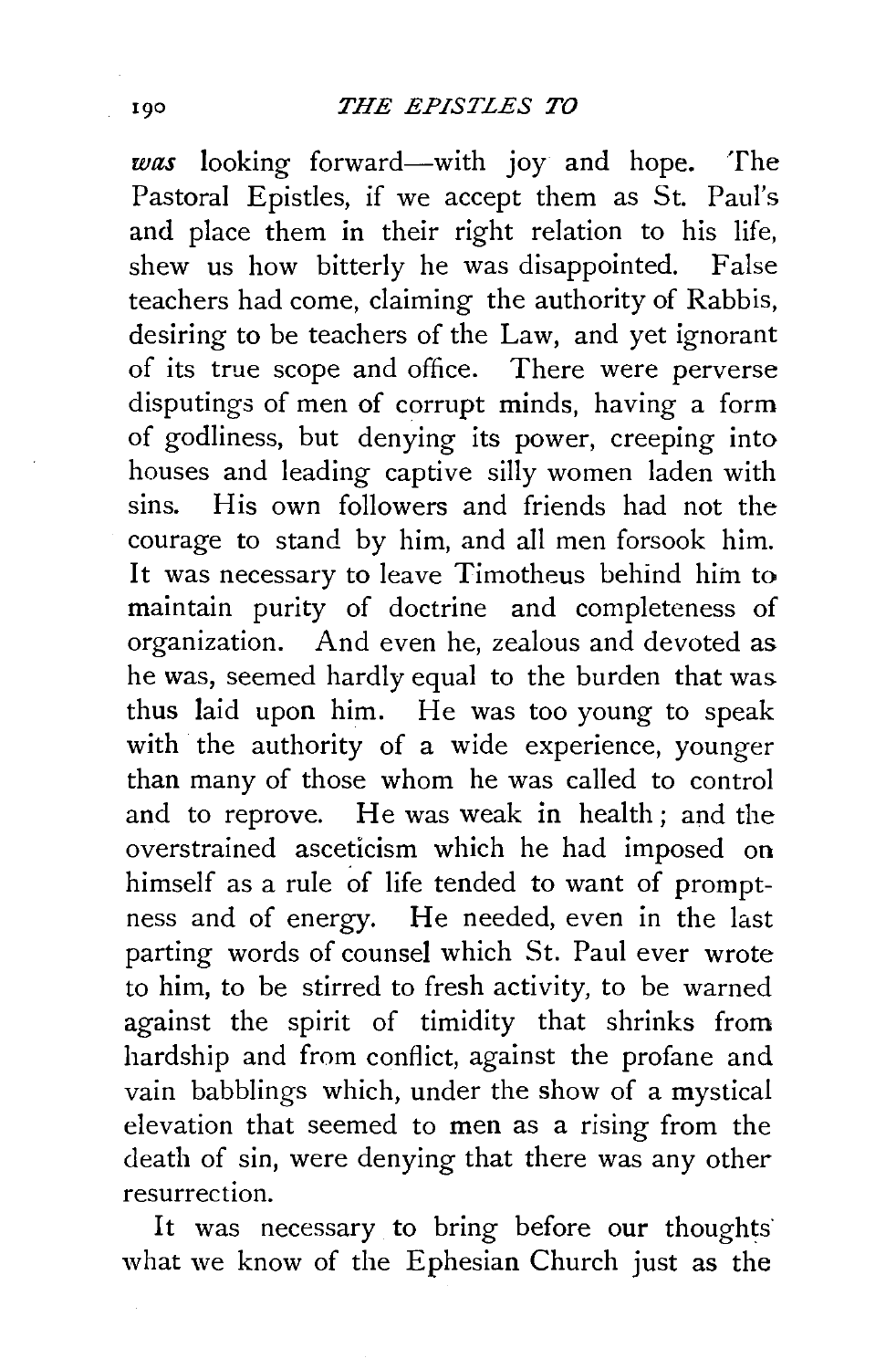great Apostle of the Gentiles was about to pass from the scene of labour, that so we might the better enter into the spirit of the message sent to it through the pen of the beloved disciple. The shorter the interval between the two-and on the assumption which I have adopted as to the date of the Apocalypse, the interval must have been very short-the closer must have been the resemblance between the state of things described in the Pastoral Epistles and that pre-supposed in the message with which we are now dealing. But the facts lead us, if I mistake not, to a conclusion of deeper and more personal interest. Timotheus had been left in charge of that Church. That was the flock committed to him as one of the chief shepherds. If we think of the Angel of the Church of Ephesus as its personal ruler and representative, there is at least a strong presumption in favour of our thinking of the words before us as addressed to none other than to St. Paul's true son in the faith. It will be seen that a closer examination of the message confirms this conclusion.

It is noteworthy that each one of the messages opens with a description of him who speaks them, embodying one or more of the characteristic attributes given in the preceding Chapter. It is perhaps impossible to connect in each case the attribute thus selected with the wants or trials of each particular Church; but there can be little doubt that as Ephesus stands first in order of importance among the Seven Churches, so the fact that He who sends the message " holdeth the seven stars in his right hand " and " walketh in the midst of the seven golden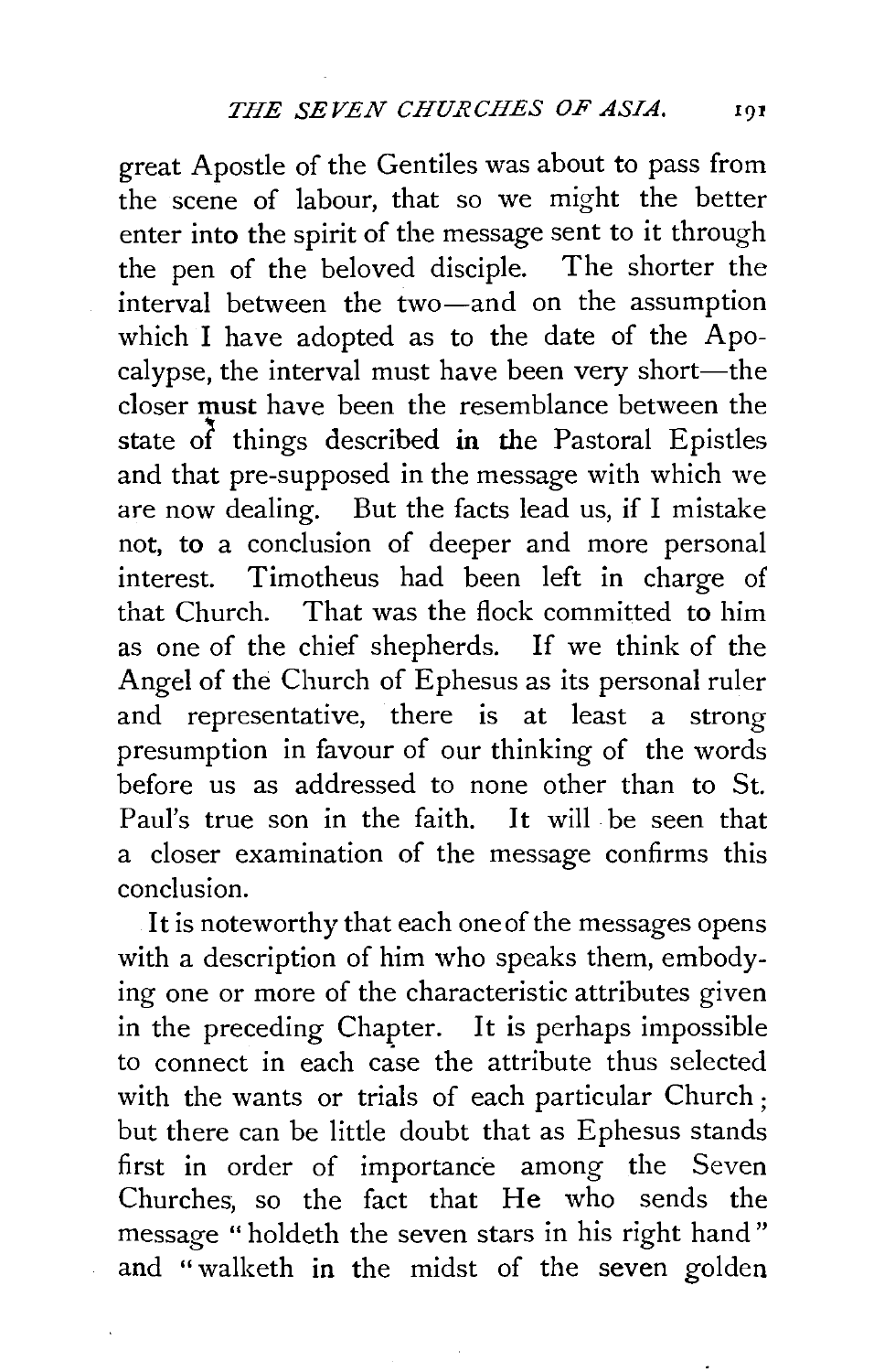candlesticks," is that on which most stress is laid. He holds the stars as one who rejoices in their brightness so long as they shine clearly, who sustains, protects, and guides them, as He guides the stars of heaven in their courses, who can and will cast them away, even though they were as the signet on his right hand, should they cease to shine. He walks among the candlesticks as One who knows and judges all that makes the lamps burn brightly or dimly, who feeds the lamp with the oil of his grace, and trims it with the discipline of his love that it may burn more brightly, and who, if it cease to burn, though He will not quench the smoking flax while as yet there is a hope of revival, will yet remove the lamp out of its place, and give to another that work of giving light to those that are in his spiritual house, which it has failed to accomplish.

If I am right in my inference from the assumed early date of the Apocalypse, the words that follow ought to present some striking points of coincidence with the language addressed to Timothy in the Pastoral Epistles; and this, if I mistake not, they do in a measure which leaves hardly the shadow of a doubt. The work, the labour, the endurancethese are precisely what St. Paul acknowledges in his true son in the faith, and exhorts him to abound in them more and more. He reminds him that the husbandman that *laboureth* must be the first partaker of the fruits  $(z$  Tim. ii.  $6)$ ; calls on him to be " a *workman* that needeth not to be ashamed" (2 Tim. ii. 1 5) ; to do "the *work* of an evangelist," and to "endure afflictions" (2 Tim iv. 5). Still more definitely do we find in the words of praise that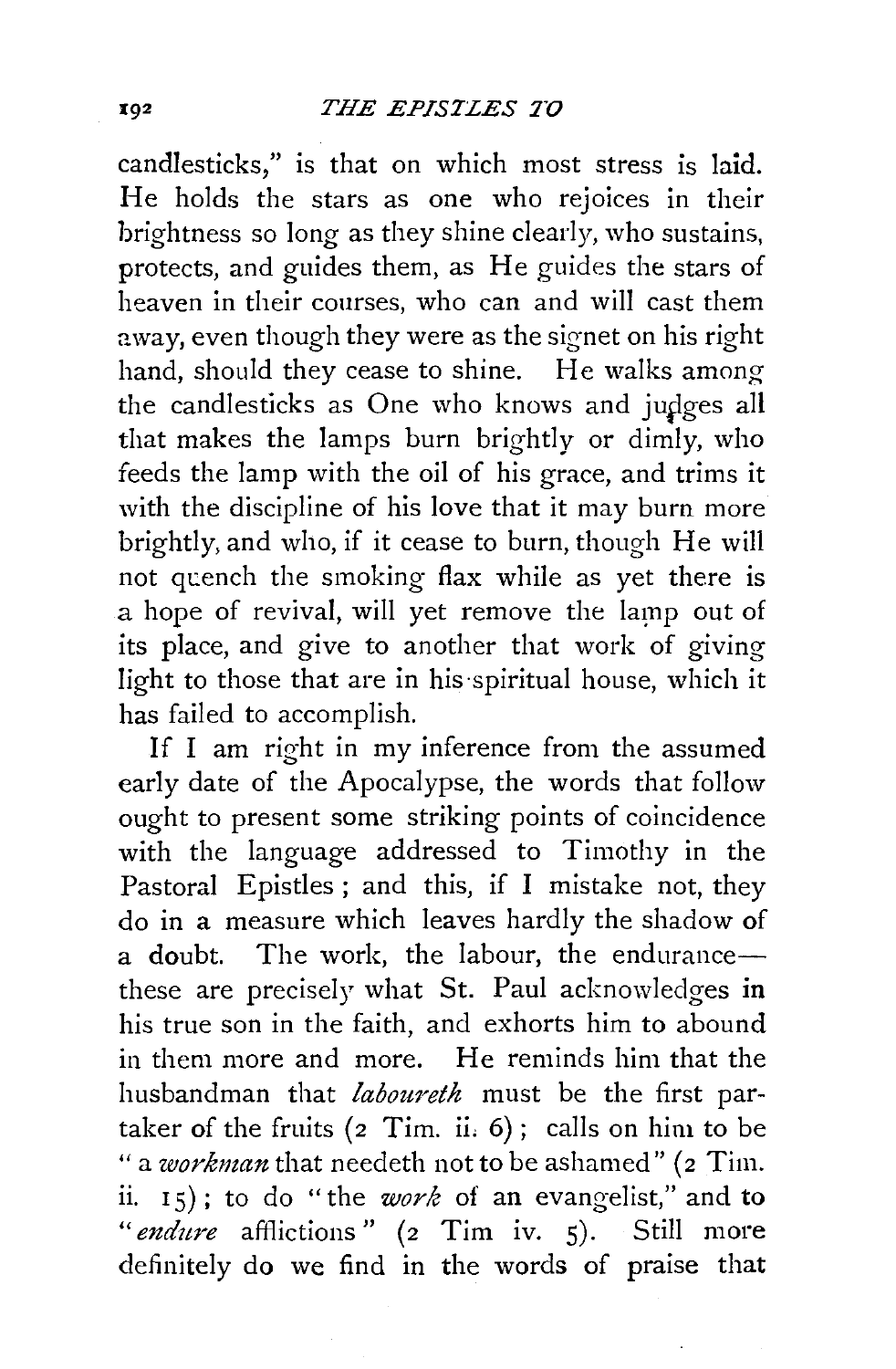follow that which corresponds to the Apostle's counsels. With reiterated earnestness we find him warning his true son in the faith against false teachers, such as Hymenæus, Alexander, Philetus; against those who gave heed to seducing spirits and doe-· trines of demons ; against profane and vain babblings, whether they came from Judaizing teachers on the one hand or the fantastic dreams of Greek or Gnostic speculation on the other. One who had acted on these cautions might well have earned the commendation bestowed on the Angel of the Church of Ephesus: "Thou canst not bear them that are evil, and thou hast tried them which say that they are apostles and are not, but hast found them liars." To hate evil, to feel the presence of those who are persistent in it as an intolerable burden, to try the claims of those who used great names to cloke it, by some certain test, like that which St. Paul (I Cor. xii. 3) and St. John himself, here also agreeing with his brother Apostle, had elsewhere suggested (1 John iv.  $2$ ,  $3$ ), by their agreement with the truth on which the faith of the Church rested, that Christ Jesus had come in the flesh; this was no small work to have done, no light praise to have deserved.

The question who these teachers were, who said they were apostles, is not one which can be answered with any certainty. Doubtless the leaders of every sect and heresy at the opposite poles of error were in the habit of putting forth such claims. The balance of probability inclines, I think, in favour of the view that they were *not* identical with those who are afterwards named as Nicolaitanes, and that they represent the leaders of the Judaizing, anti-Pauline, party in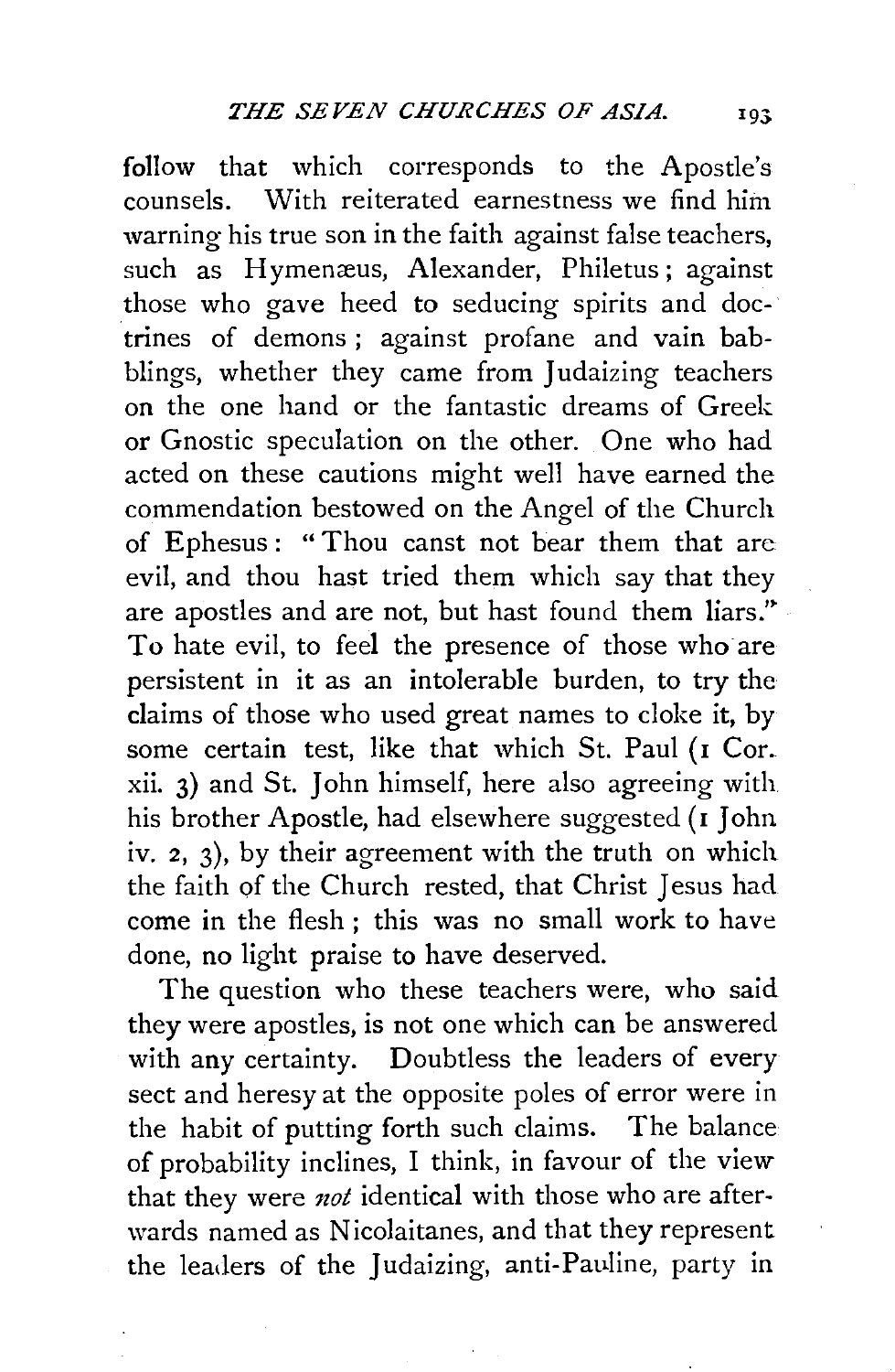the Asiatic Churches. These, we know, claimed to be apostles, either of Christ Himself or of the Church at Jerusalem, with special and extraordinary powers, the "very chiefest apostles" of 2 Cor. xii. 1 I. Of these St. Paul speaks as " false *apostles,* deceitful workers," doing the work of Satan, and yet disguised as angels of light  $(2 \text{Cor. xi. } 13, 14)$ . Those who followed him with ceaseless hostility in Galatia, Corinth, Philippi, and Colossæ were hardly likely to leave Ephesus untouched; and it is noticeable that among the errors against which his warning is most earnest in the Pastoral Epistle, those which are Jewish and legal occupy the foremost place  $(r$  Tim. i.  $7$ ; Tit. i.  $14$ ). Those who do not come to the study of the Apocalyse with a preconceived theory that it is an anti-Pauline polemic, will find a confirmation of this view in the corresponding words in the message to the Church of Smyrna against those "who say that they are Jews, and are not, but are of the synagogue of Satan" (Rev. ii. 9).

The words that follow, though they seem for the most part to repeat the praise already given, present some special points of interest. Then the Angel of the Church had been praised because he could not *bear* the evil workers. Now he is commended because he has *borne* so much. To be intolerant .of evil, and to be tolerant of all besides, to *bear* the burdens of other men (Gal. vi. 2), their weaknesses, or coldness, or inattention, to bear also the burden and heat of the day,—all this belongs to the true pastor. In this way he *bears* the cross which his Lord bore before him. And with this there is the renewed mention of " endurance," not simply the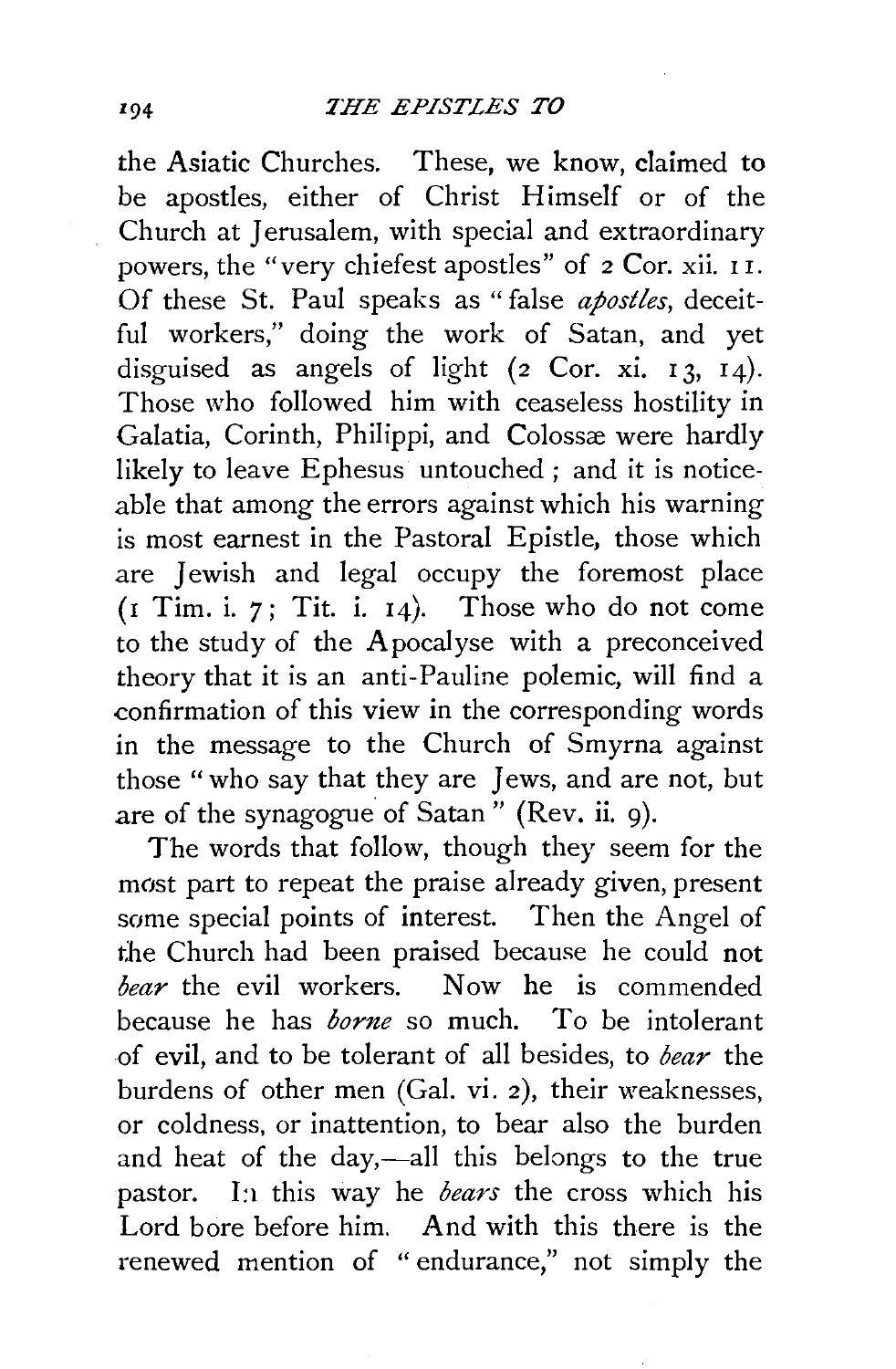passive resignation to suffering which we commonly associate with the word "patience," but the temper of calm heroic stedfastness which belongs to him " who endureth to the end," and therefore wins his ultimate and complete deliverance from evil. And this endurance has been for the name of Christ, and has shewn itself in many labours (note the use of the self-same word, as in  $I$  Tim. v.  $17$ ;  $2$  Tim. ii. 6) which have not, arduous as they were, led to weariness or sloth.<sup>1</sup>

It was significant, as a token of the gentleness and tenderness of the Judge, that all that was good should be fully acknowledged first, and that not till then should the evil that threatened its completeness be noticed with words of warning. *That,* we may note, is ever the true method of those who enter, in any measure, into the mind of Christ. Every Epistle of St. Paul (with, perhaps, the solitary exception of that to the Galatians, where the need was urgent and the peril great) is a practical illustration of it. The thought that He with whom we have to do as at once Judge and Friend and Advocate, judges us after this manner, not closing his eyes to any evil that He discerns in us, but also not extreme to mark what is done amiss, and recognizing the good He has enabled us to do even more fully than we ourselves can recognize it, is one which may well come to the minister of Christ in times when his spirit

<sup>1</sup> The various readings require a word of notice. The greater uncial manuscripts give "ovk *ikoniasac*, or ov rekoniakac." " Thou hast -not been weary of thy toil." The seeming difficulty of this use of the verb, as a word of blame, led  $(1)$  to the omission of the negative, and then (2) to the insertion of "thou hast not fainted," by way of expressing the original thought more clearly.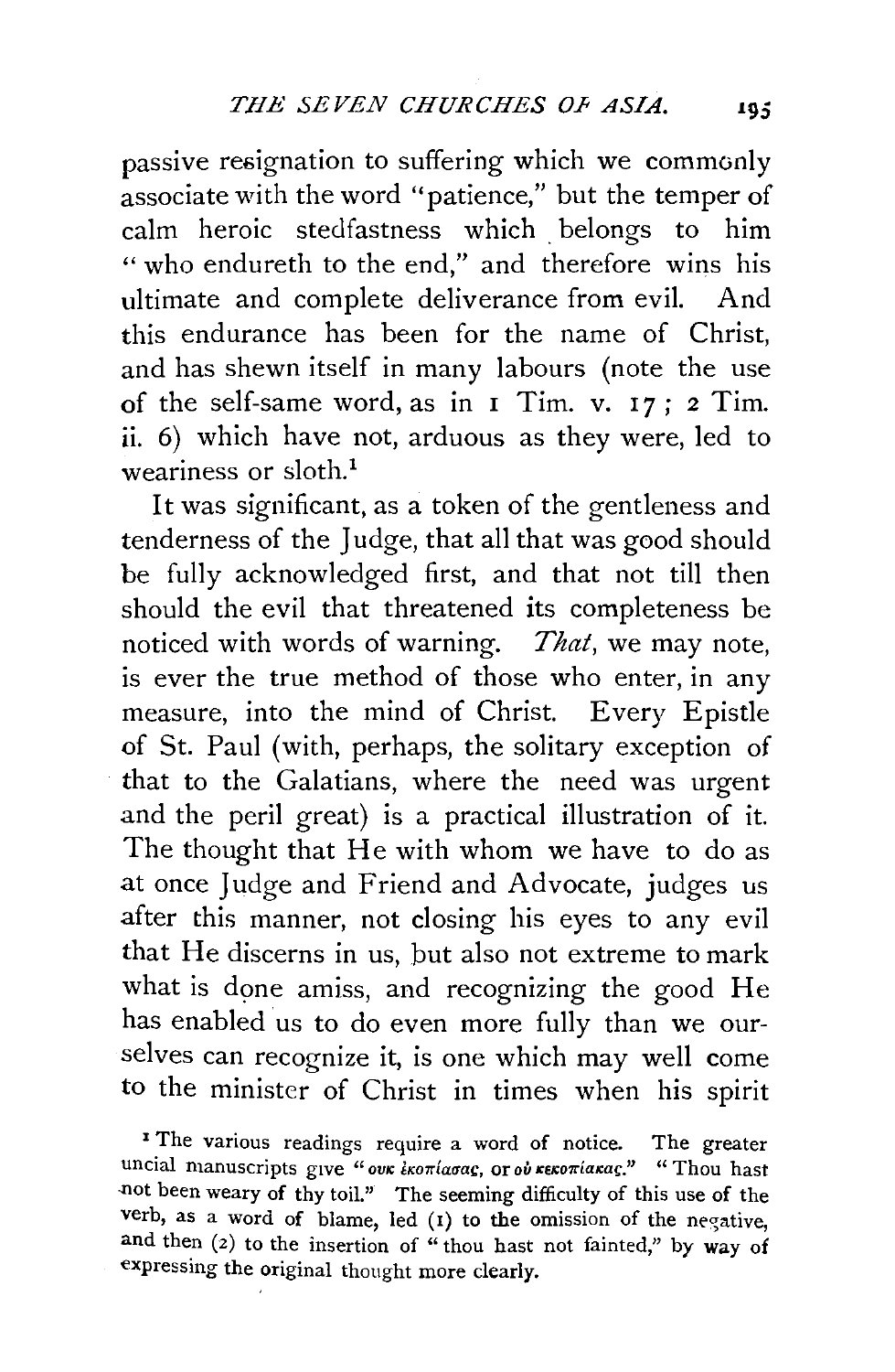droops within him and he has misgivings as to his labours and their result, with a power to strengthen and ennoble. .

The special nature of the fault reproved is, I believe, entirely in accordance with the view which I have taken as to the person who was thus addressed. No one can read the Epistles to Timothy without feeling that, in the midst of all St. Paul's love for his disciple, his recognition of his loyalty, purity, earnestness, there is a latent tone of anxiety. The nature with which he had to do was emotional even to tears, ascetic, devout ; but there was in it a tendency to lack of energy and sustained enthusiasm. To supply this defect he exhorts him once and again to be strong, and to endure hardness; to stir up, *i.e.,*  to rekindle *(avaζωπνρείν*, 2 Tim. i. 6), the grace of God; to continue in the things he had learnt, knowing of whom he had learnt them. Such an one falls easily into labours that are genuine as far as they go, and yet are not pervaded by the fervour and energy of love. Whether the "first love" is that which has God, or Christ, or man for its object, I am not careful to inquire ; for the true temper of love or charity includes all three; but it is more important to insist that the defect spoken of was one which attached to the angel or bishop of the Church personally, and only to the Church at large so far as it was represented by him and influenced by his example. The " first love " which had been " left" was accordingly not that of the bride for the bridegroom of her espousals, as in Jeremiah ii. 2, but rather that of the friend of the bridegroom, loving and unselfish, whose work it was, the work which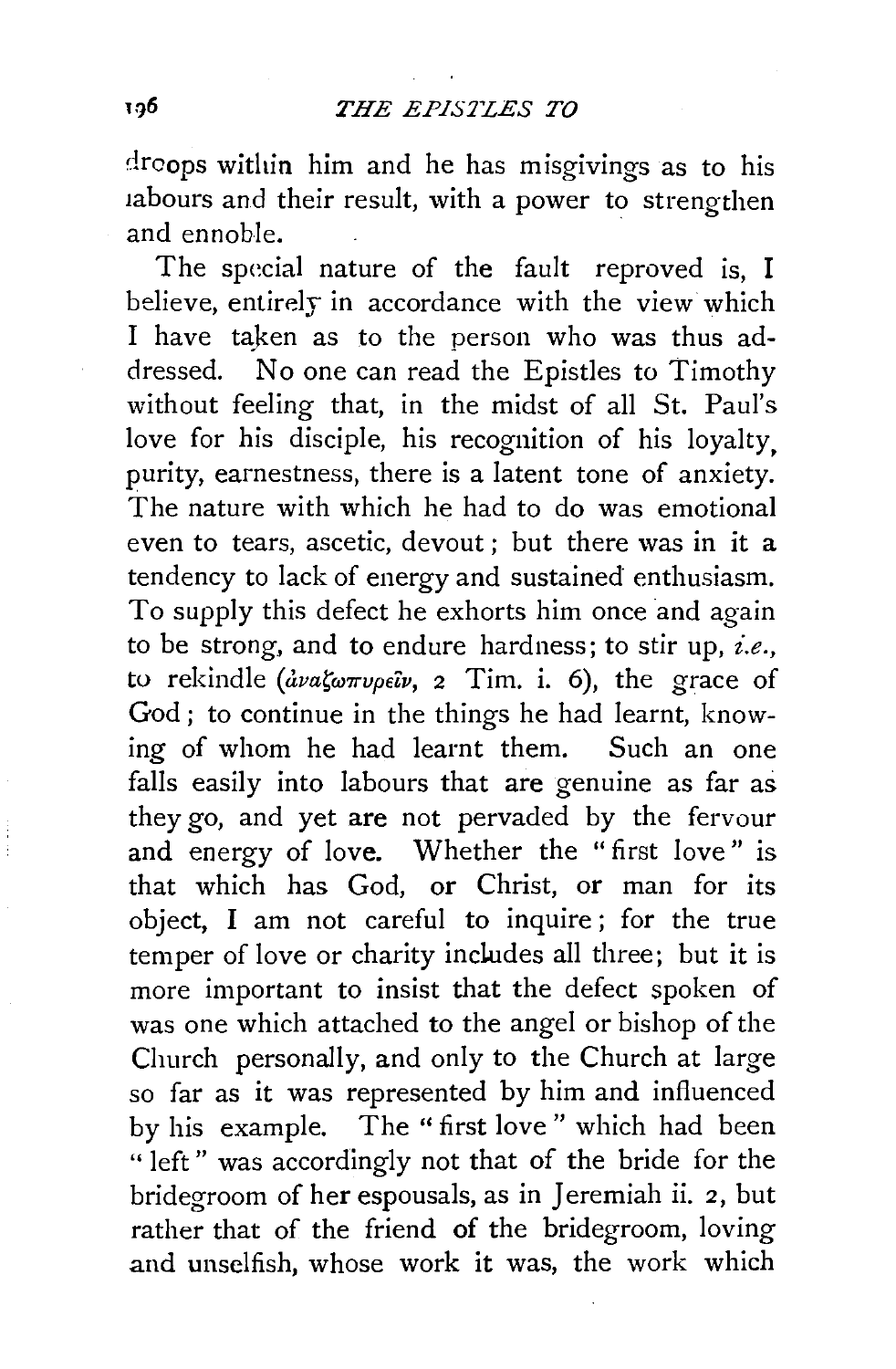St. Paul had claimed as his own in writing to the Corinthians, to bring the bride to her betrothed and, with loving care, to guard her from defilement (2 Cor. xi. 2, 3).

It has been urged, on the assumption that the words point only or chiefly to the shortcomings of the Church of Ephesus as distinct from its ruler, that they supply an almost decisive proof of the theory which assigns the Apocalypse to the time of Domitian.1 The change, it is said, is too great; the falling away from the first love too complete to have taken place in any shorter interval. cannot but think  $(1)$  that the personal reference for which I have contended is open to no such objection; and (2) that, even on the assumption of there being a reference, direct or indirect, to the condition of the Ephesian Church, those who lay stress on this objection have dwelt too much on the bright side of the picture presented in the Epistle to the Ephesians, and too little on those darker features which, as we have seen, were already coming into prominence before the ministry of St. Paul had reached its close. What we meet with here is certainly not otherwise than consistent with the warnings and the fears, the all but total desertion, and the thickening heresies which the Pastoral Epistles bring before us. If any· thing, it indicates something even of a revival, partial though not complete, from the state there portrayed ; and we may legitimately connect that revival, both as regards the Church and its representative, with the parting counsels of the Apostle.

The warnjngs and the counsels which follow on

<sup>1</sup> Archbishop Trench, "Seven Churches," p. 73.

**VOL.** 1.  $15$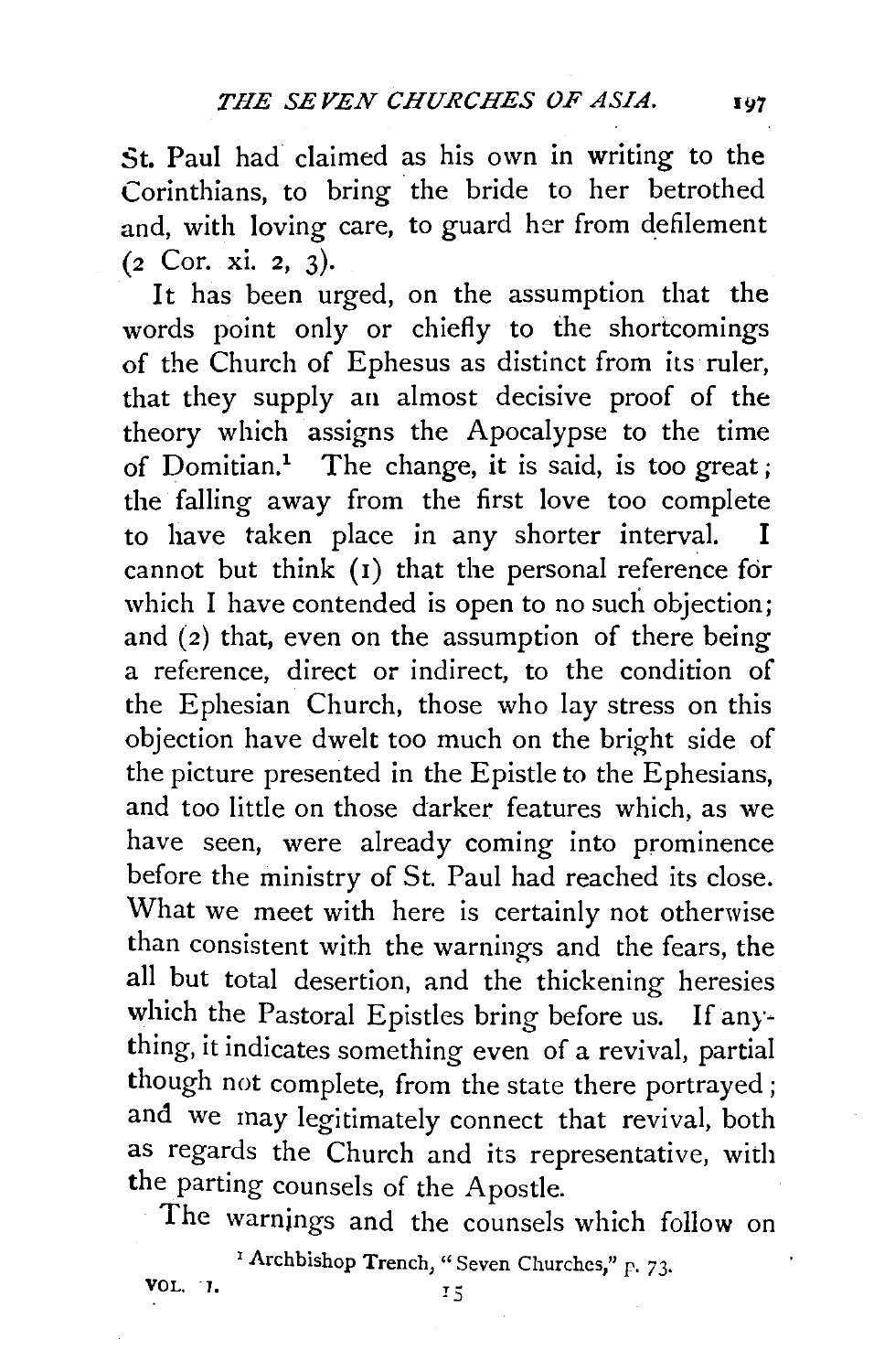this reproof have a deep ethical significance. "Remember, therefore, from whence thou art fallen ; and repent, and do the first works." The words bring before our thoughts one of the functions of the awful gift of memory in the spiritual education of the individual soul. As it is true, $-$ 

"That a sorrow's crown of sorrow is remembering happier things,"

so also is it true that the first step towards repentance is to call to mind, distinctly and vividly, the highest moments that we have known in our religious experience. There may come a time when that will be the sharpest pang of a sorrow almost or altogether hopeless ; when the recollection that we have been illumined, and tasted of the heavenly gift and the powers of the world to come, will but make us feel more bitterly the difficulty or impossibility of renewal. But short of that, the memory of the past, however painful, is yet remedial. It tells us of the blessedness of which we once have been capable, what we have attained, and therefore may attain again, and so far is an element of encouragement as well as sorrowof repentance and not of mere remorse. We can yet look back upon the height which we once had reached, and slowly and with painful steps begin to climb again. Out of that memory springs a true contrition and a stedfast effort. And the counsel which follows is precisely that which meets the exigencies of the case. It may not be possible .to renew at once "the first love." The old fervour and enthusiasm of faith will not come back at our bidding or our wish. We must take that which, so . long as we retain our power to choose, does lie

198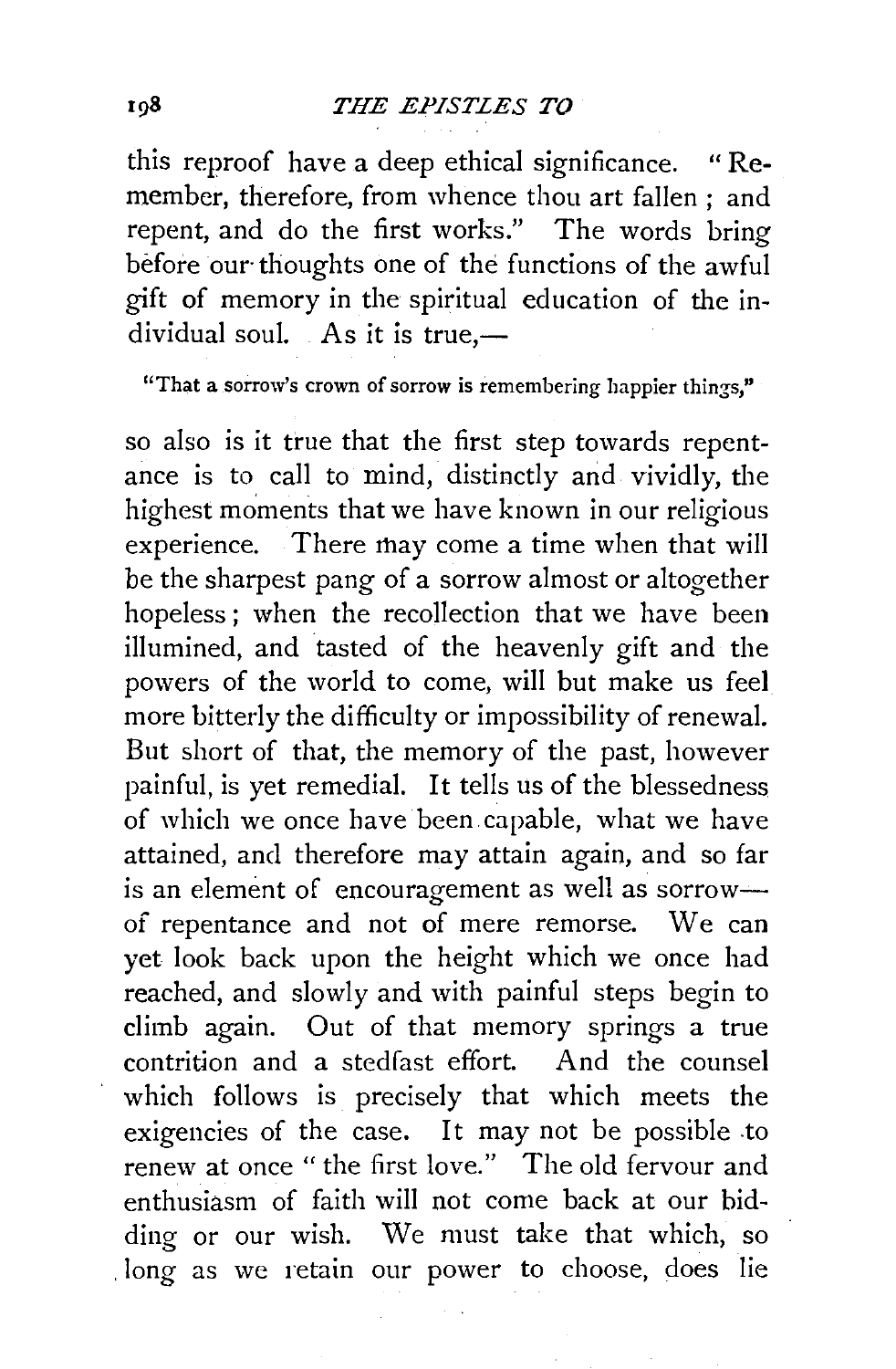within our reach, and do the "first works"-in this case those very works on which the Lord of the Churches had already bestowed his praise; and then in due time the warmth will come back to the heart which, in spite of coldness, has persevered in duty. It is possible, though there is no virtue without faith, to gain faith by virtue. It is possible, in like manner, to gain the first love by doing the first works.

The call to repentance is followed by a warning,— " Or else I will come unto thee quickly, and will remove thy candlestick out of its place, except thou repent." The words shew that the "coming of the Lord" had gained a wider and, in some sense, deeper meaning than that which we commonly attaches to the second Advent. That to which the warning • points is not the great far-off event fixed in theeverlasting counsels, but the Judgment Day of Old' Testament language, the "day of the Lord," whose coming may be averted or delayed by repentance,... hastened by impenitence and defiance. Such days: of the Lord come, in the course of the world's history, on all nations and churches that are faithless to their trust. The judgment lingers, the wheels of the Lord's chariot tarry, and men eat and drink, plant and build, marry and are given in marriage, as though all things would go on as they are for ever, and then He "comes quickly," in one or other of the sore judgments which are sent as the chastisement of their want of faith and their evil deeds. Here the judgment threatened was determined by the symbolism of the vision. The lamp was not burning brightly. 'If it were rekindled and trimmed and fed with oil, well ! If not, there would come on it the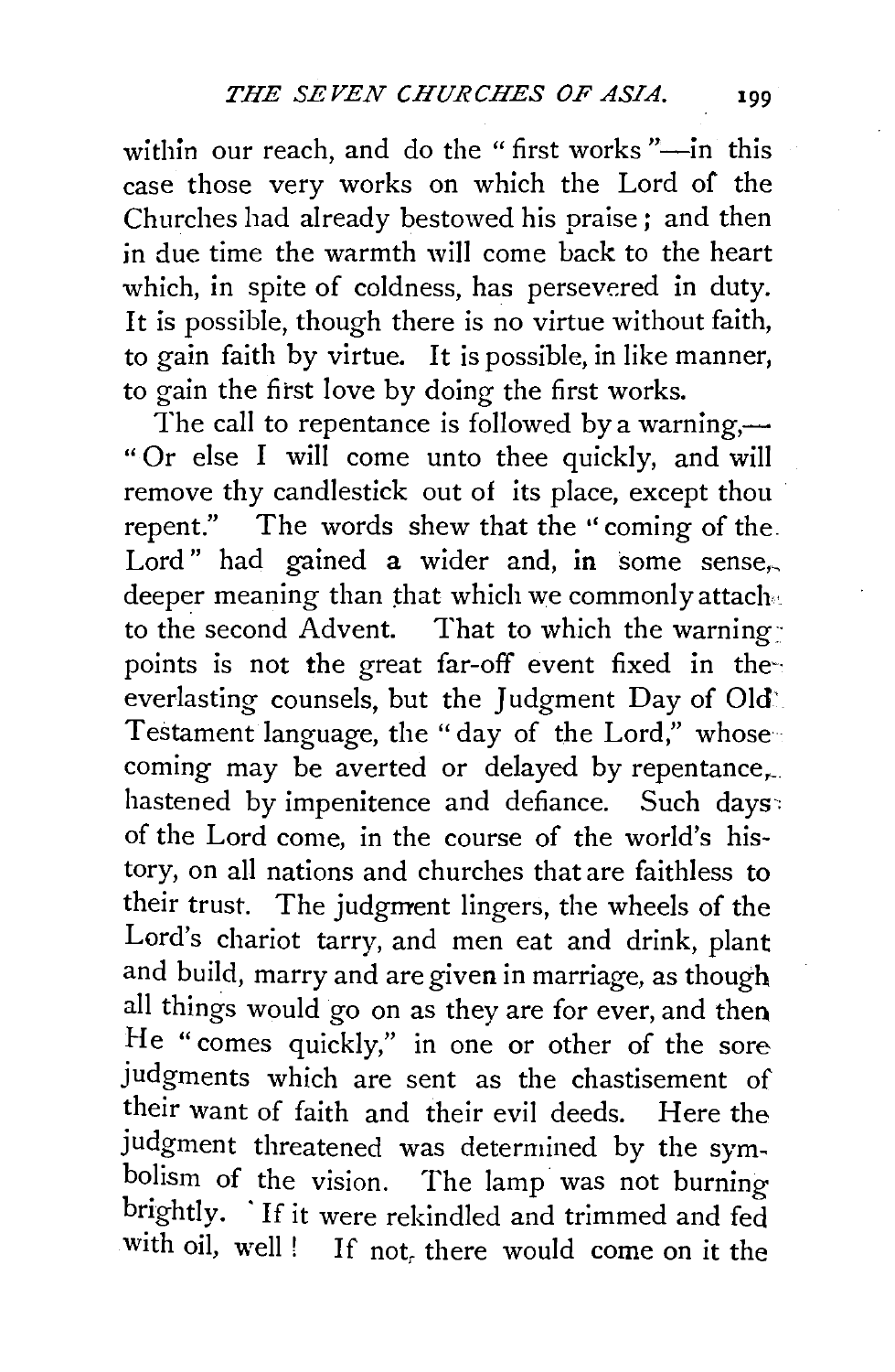sentence which falls on all unfaithfulness, and **the**  lamp should be removed. The Church which had not let its light shine before men, would lose even its outward form and polity, and be as though it had never been.

The Church and its ruler are here, in some measure at least, identified. Unless he repents and does the first works, the society over which he rules, and which is represented by him, will suffer the penalty which attaches to the failure of faith and love in which it has been a sharer. So it is always in the history of nations and of churches. But it would, I believe, be an error to think of the warning and the exhortations as addressed simply to the ·Church as such, and not to the angel or ruler indi- -vidually. Much rather is it true that this is urged ·upon his conscience as a motive to lead him to ·repentance, that his sins, even though they are negative rather than positive in their character, tend to bring about that terrible result. One whose heart was in his work, who had learnt to look on the , Church committed to him with a deep and anxious . tenderness, would feel that to be a greater penalty than any personal chastisement. To have the blood of souls that perished required at his hand, to see his work destroyed, even though he himself should be saved, so as by fire, to lose that to which he had looked forward as his joy and crown of rejoicing,—this was and is the penalty of the shepherd who is even partially unfaithful, who has "left his first love." For those who fill high places to see systems collapsing, an organization disorganized, polity giving way to anarchy ;- for those who have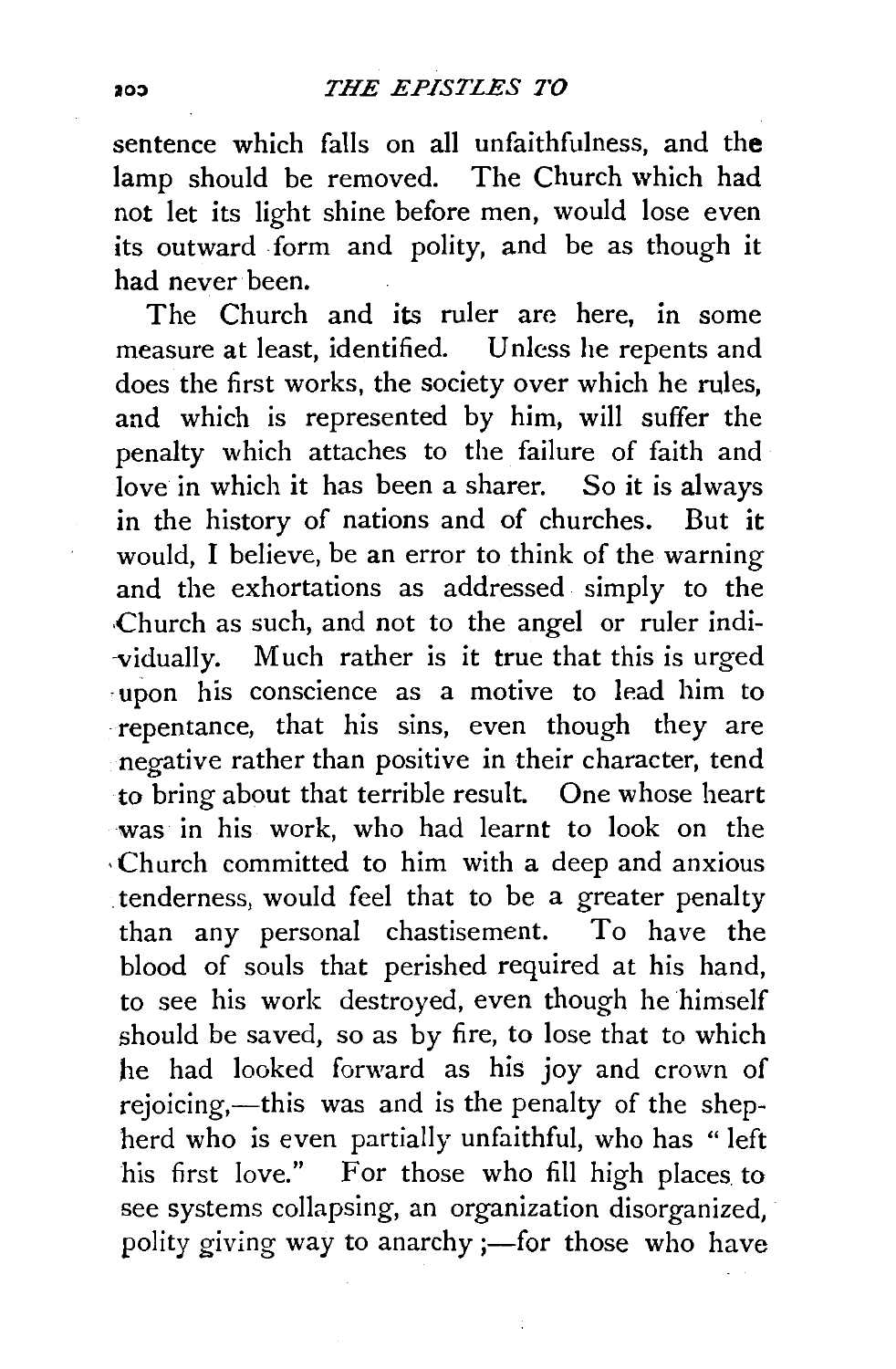a lower work to perceive that they are not gaining, but losing, ground, that worshippers are scattered and listeners few, and that their own want of love infects their people,—this is the penalty, as by an inevitable law, of their transgression. That over which they have not watched, is decaying and waxing old. The next stage of "vanishing away," the removal of the candlestick, is not far distant.

I am not disposed to dwell, as most commentators have done, on the present desolate condition of the town of Agio-solouk, which represents by a few scattered huts what was once the Ephesus of worldwide fame, as shewing that the warning was neglected and that the penalty at last came. Doubtless. that condition illustrates the working of the law which was proclaimed in the message as a prophecy, in the higher sense of that word ; but the time which elapsed before the decay and ruin were. brought about carries us too far beyond the horizon indicated by that "coming quickly" for us to look upon it as the distinct fulfilment of a prediction, Rather may we see such a fulfilment under its. brighter aspects in the fact that when we next *come·:*  across traces of the spiritual condition of the Church; of Ephesus, it is to recognize a marked change forthe better, a revival of the old energy of life and love. When Ignatius addressed his Epistle to that Church, about half a century after what we have assumed as the date of the Apocalypse, he found it under the care of an Onesimus (whether the runaway slave of Colossæ or another of the same name, we cannot say), and abounding in spiritual excellencies It gives proof of a fulfilment of prophecy of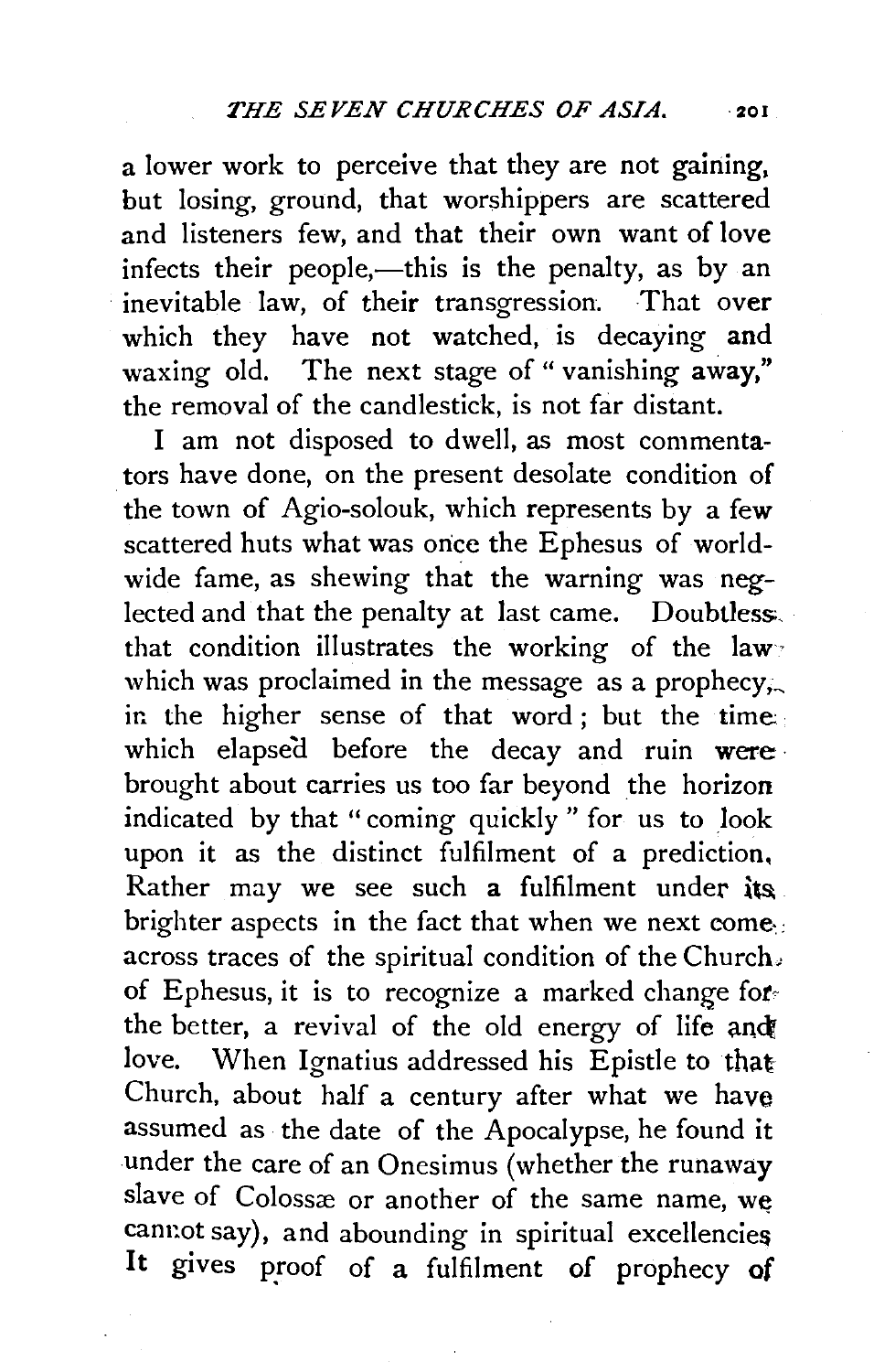another kind than that commonly dwelt on to find that the message had done its work. The points on which the Martyr touches are in singular harmony with the counsel given in the message now before us. That in which he rejoiced was that the believers at Ephesus and their bishop "had *re*kindled their life " (avaζωπυρήσαντες, the self-same word as in  $2$  Tim. i. 6) " in the blood of God,"that no sect or heresy was found among them. They "had not suffered those who came bringing an evil doctrine to sow their tares among the wheat, but had closed their ears against them.'' They carried God and Christ in their hearts, and so became as temples; they were  $\theta$ εοφόροι, χριστοφόροι, ναοφόροι. And so the sentence was at least deferred, and for :many a long year the candlestick was not removed, and the Church of Ephesus, which had thus been warned, took its place in the history of the Church Catholic as bearing its witness, in the third Œcumenical Council, to the great central truth that "God was manifested in the flesh."

And then once more, and as pointing to that which was a gleam of hope even amidst the symptoms of decay that had called for the word of warning, there came words of recognition and of praise. "This thou hast, that thou hatest the deeds of the Nicolaitanes, which I also hate." The questions who these Nicolaitanes were, whence they took their name, what were their hateful deeds, are, I need scarcely say, among the vexed problems of the history of the Apostolic age, for the solution of which we have no satisfying data. On the one side there is the Patristic, but by no means primitive, tradition, that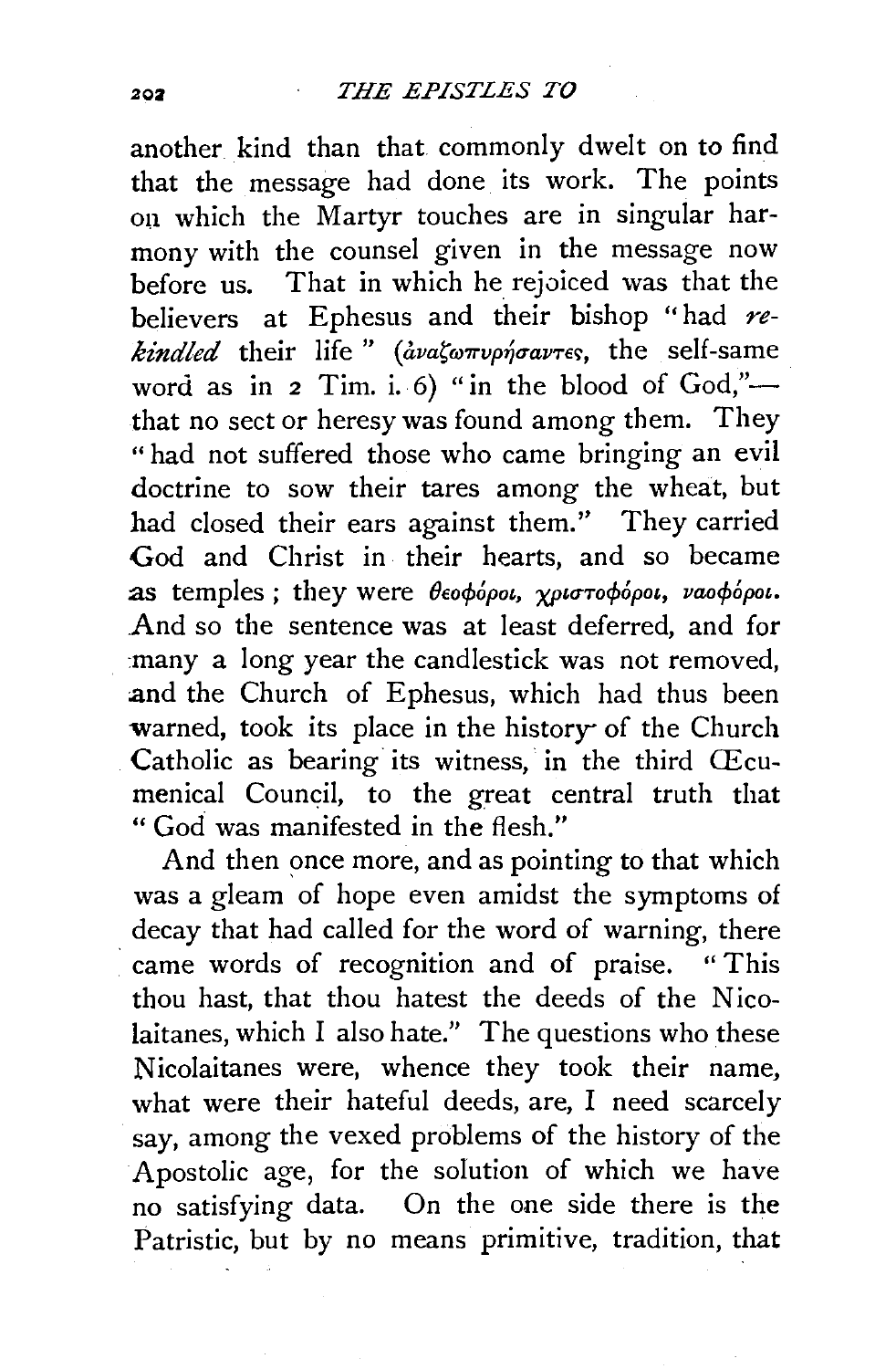the proselyte of Antioch, whose name appears in the list of the Seven in Acts vi. 5, had either himself fallen away from the faith, or had by unguarded words given occasion of offence to those that followed him; that he had taught men to abuse  $(\pi a \rho a \chi \rho \hat{\eta} \sigma \theta a \iota)$ the flesh in the sense of punishing and afflicting it, and that men had taken the word as meaning that they might use it to the full, and conquer their appetites by indulging them till they ceased to stimulate, and that thus, in order to shew that lust had no power over them, they lived in what the conscience of true Christians condemned as hateful impurities.<sup>1</sup> On the other, we have the conjectures of modern critics that the very word was a play upon the name so prominent about this time both in these very messages and in other apostolic writings-the name of Balaam the son of Beor, after whom many had gone astray  $(z$  Pet. ii.  $15$ ), and had run greedily (Jude, verse II), who taught Balak to cast .a stumbling-block before the children of Israel, to eat things sacrificed unto. idols and to commit fornication.<sup>2</sup> The mention of the two as distinct, though cognate in their corruptions and impurities, in the

1 See the articles on "Nicolaos" and the" Nicolaitanes," in Smith's "Dictionary of the Bible." The earliest writer who states that the sect so-called claimed Nicolaos the Proselyte as their founder is Irenæus. Clement of Alexandria accepts the story that histeaching had beer. perverted in the manner above described. Epiphanius. imputes the corrupt practices of the sect to the actual example and direct teaching of their founder.

<sup>2</sup> Nicolaos is identified with Balaam, according to one etymology of the latter word, as the "lord," according to another as the "devourer," of the people. .Both derivations. are, however, uncertain, and the best Hebraists (Gesenius and Fiirst, the latter admitting the possibility of "devourer") explain the name as meaning, "not of the pcople,"-an alien and foreigner.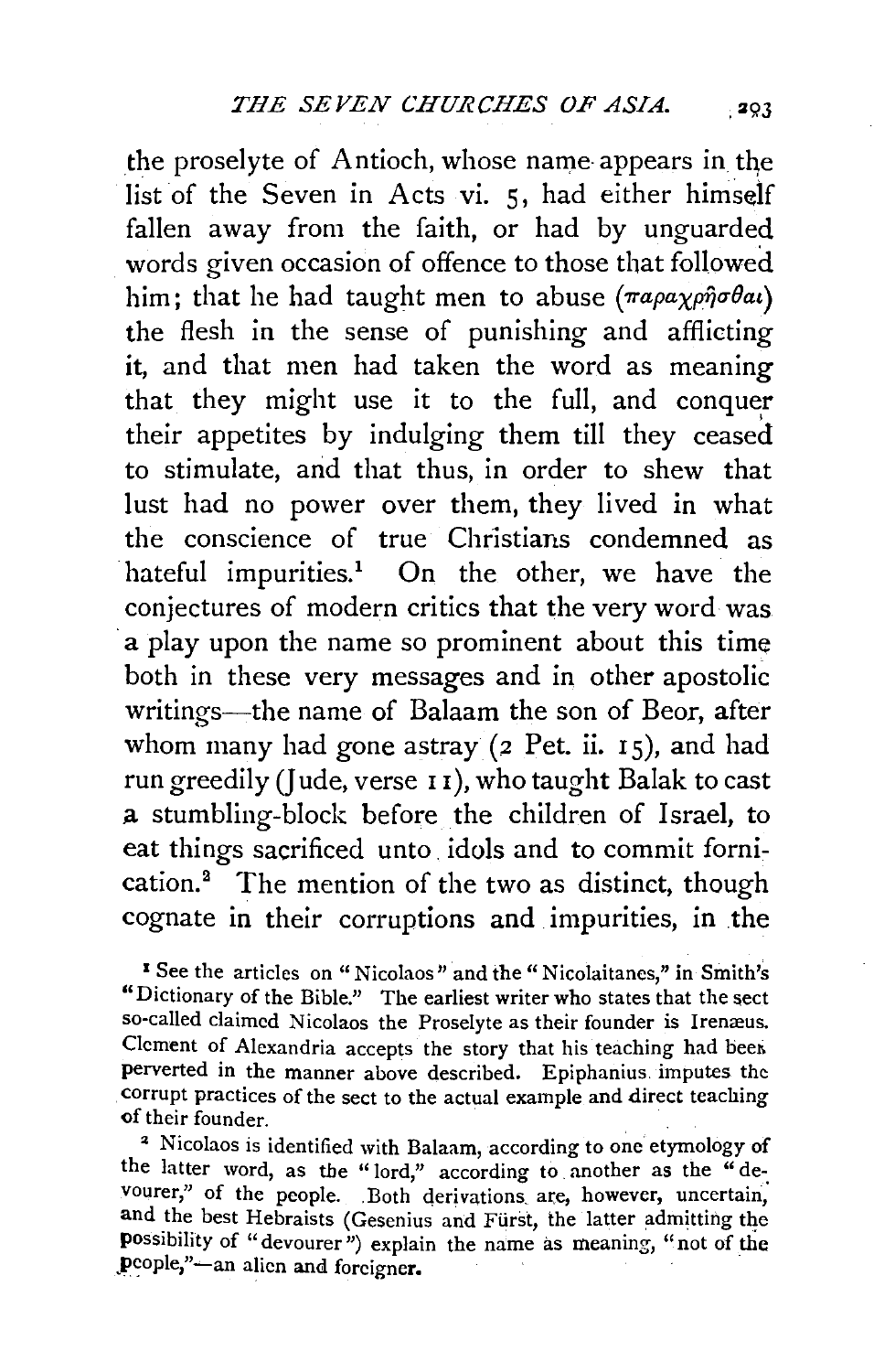message to the Church of Pergamos (Rev. ii. 14, <sup>1</sup>5), seems decisive against absolute identification ; and I incline, with some doubt, to the old Patristic view, that the sect so described took their name, under some colourable plea, from Nicolaos the Proselyte, and reserve what has to be said as to the error of Balaam till we come to it in its own place. It is enough for the present to note the fact that any feeling of righteous hatred of evil, of loathing for that which corrupts and defiles, is welcomed by the Lord of the Churches as a sign of life. As long as there is the capacity for this indignation, there is hope. When this also fails, and men tolerate and accept impurity of words and acts,—when conscience is seared. as with a red-hot iron, then the last sign of life has passed away and decay and putrescence have set in.

Lastly, we have the promise of reward with which this, like all the other messages; ends. - Attention is called to it in the self-same words that our Lord had so often used, almost, it might be said, as a formula of teaching in his earthly ministry: " Whoso hath ears to hear, let him hear;" "He that hath an ear let him hear what the Spirit saith unto the Churches." And the promise in this case carries us back, as so much of the recorded teaching of St. John does elsewhere, to the earliest records of the Bible,-to the opening chapters of the Book of Genesis: "To him that overcometh will I give to eat of the tree of life, which is in the midst of the paradise of God."

We remember, as we read the words, that the Apostle· had once . before heard that promise of " paradise " from the lips of his Lord : so far as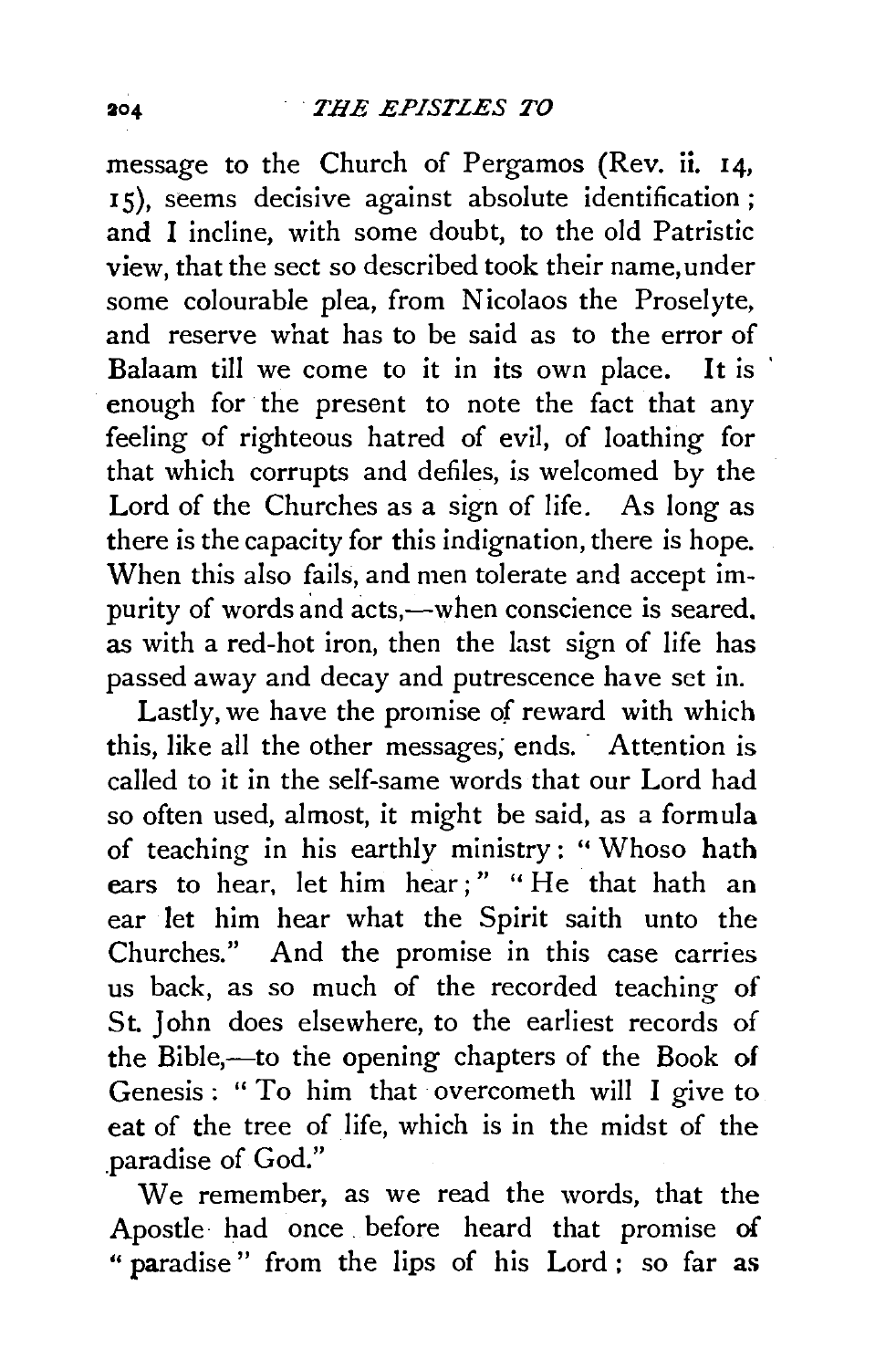his recorded teaching goes, once, and once only (Luke xxiii. 43). Both in the general absence of the word and in that solitary use of it, we may reverently recognize a profound wisdom, adapting the phases upder which it presented the truth to the capacities and necessities of those who were to be recipients of it. In the popular speech of Judaism, in the legends alike of Pharisees and the multitude, the word " paradise," as now among the followers of Mahomet, brought with it the imagery of sensuous enjoyment, of a region of fair trees and pleasant fruits and clear streams, and the soft south-west wind blowing for evermore. He, the Teacher, was leading his disciples to a more spiritual idea of the blessedness of the life to come-say, rather, of the life eternal-and therefore brought it before them under the aspect of a kingdom jn which the supreme blessedness was to gaze upon the face of the King and to be made glad with the joy of his countenance. But that thought of a kingdom required in its turn a preparatory training; without some such teaching as that of the Sermon on the Mount, it was likely to suggest such a restored monarchy, having its seat at Jerusalem, as that of which Jewish zealots had dreamt and were yet dreaming ; and, therefore, to that poor sufferer on the cross,—the wild outlaw, whose one element of religious life had, we may believe, been the hope, in childish years long past, of a garden of delight in which he should wander at his will,-He spake the word which gave comfort and hope, " This day thou shalt be with me in paradise."

And now the beloved disciple hears once more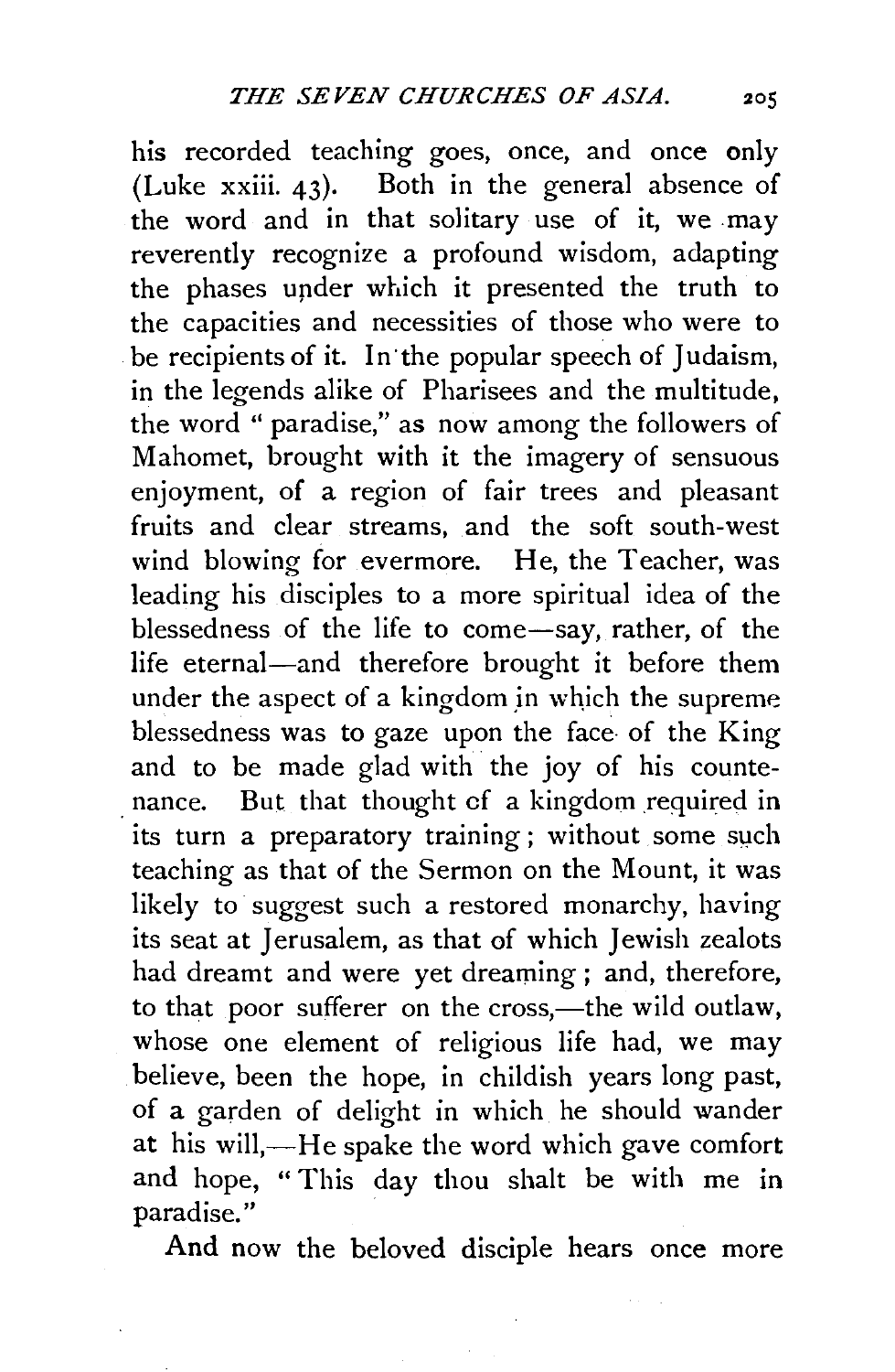the same word from the lips of the same Lord, in the highest moment of spiritual consciousness, as part of the apocalypse of eternal truths. So is it that extremes meet,—that the language of symbols meets the necessities of children and child-like souls, ceases often to attract or to edify those who are in an intermediate state of growth, and then, when the understanding is ripened and mere abstract ideas have done their work of formulating and defining, is found to be, after all, their best if not their only adequate exponent. The Christian of highest culture and most enlarged experience falls back upon the imagery of the Golden City and the Delectable Mountains, and the Paradise of God and the Tree of Life.

The revival of this last symbol in the pages of the Apocalypse is in many ways suggestive. Prominent as it had been in the primæval history, it had remained unnoticed in the teaching where we should most have looked for its presence,-in that of the Psalmist and Prophets of the Old Testament. Only in the Proverbs of Solomon had it been used in a sense half-allegorical and half-mystical. Wisdom was a " tree of life" to them that laid hold on her (Prov. iii.  $18$ ); and the same glorious predicate was affirmed of the fulfilment of the heart's desire (Prov. xiii.  $12$ ); of the fruit of the righteous (Prov. xi. 30); · of the wholesome and health-giving tongue (Prov. xv. 4). In connection with the revival of the symbol in the Apocalypse, it may be noted (1) that it was the natural sequel of the fresh prominence that had recently been given, as we have seen, to the thought of Paradise; and  $(2)$  that the writings of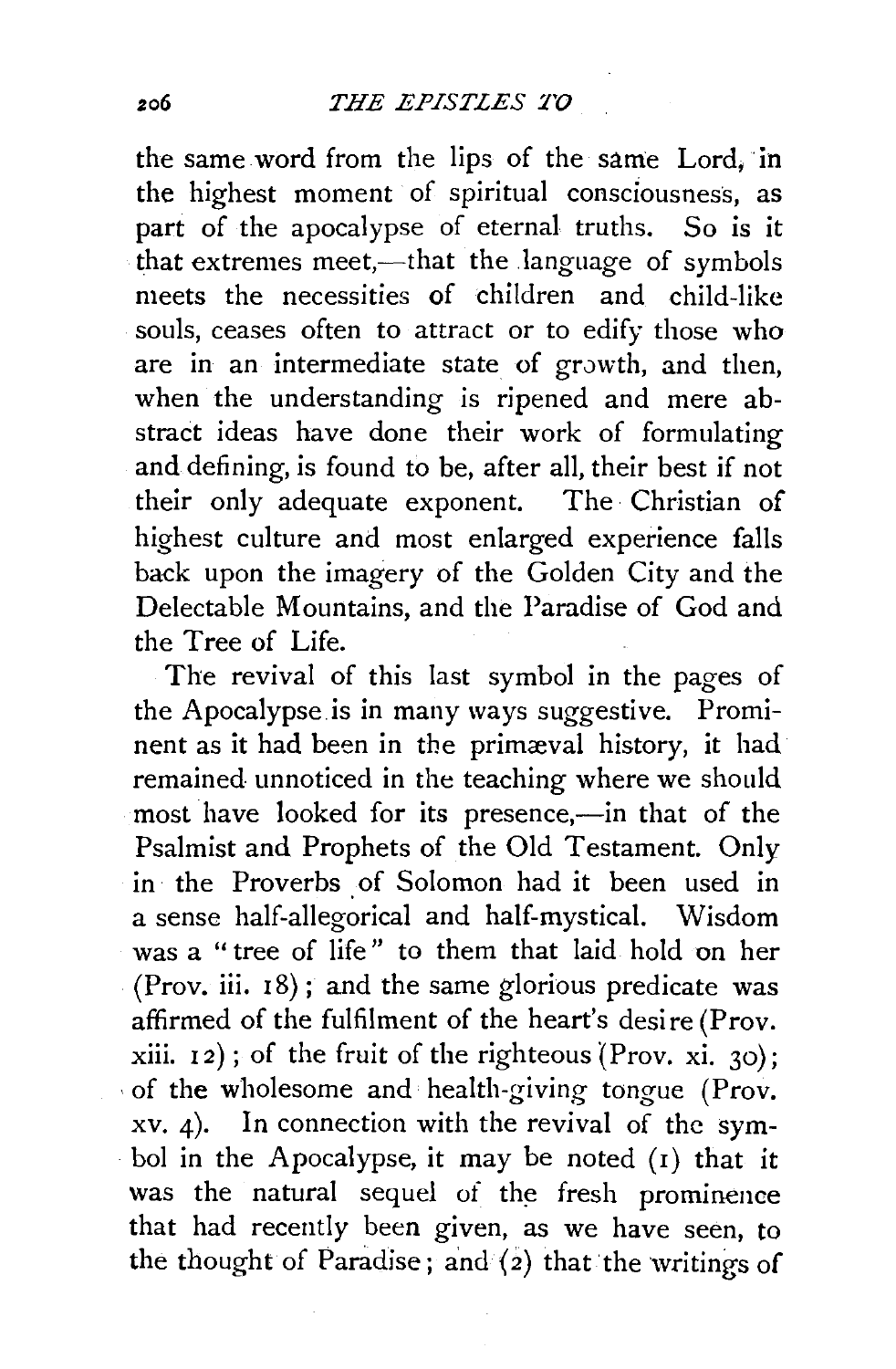Philo had specifically called attention to the tree of life as being the mystical type of the highest form of wisdom and of holiness-the fear of God ( $\theta$ eo**o**e- $\beta$ <sup>*(ia)*</sup>, by which the soul attains to immortality. We trace in other things at least the indirect influence of Philo's teaching on the thoughts and language of St. John; and as we must assume that all imagery is adapted, even in the words of the Divine Speaker, to the minds of those who hear, there seems no reason why we should not admit·the working of that influence here.

. It may be asked, however, What is the meaning of the symbol as thus used,-how are we to translate it into the language of mere abstract truth? And here, if I mistake not, the more developed form of the symbol at the close of the Apocalypse gives us the true answer: " The tree of life bare twelve manner of fruits, and yielded her fruit every month, and the leaves of the tree were for the healing of the nations" (Rev. xxii. 2). The leaves and the fruit obviously represent, the one the full and direct, the other the partial and indirect, workings of that eternal life which St. John thought of as manifested in the Incarnate Word. The "healing of the nations," the elevation of their standard of purity and holiness, of duty and of love,---this has been the work of that partial knowledge which the Church of Christ has been instrumental in diffusing. Its influence. has counteracted the deadly working of the fruit of the other tree of the knowledge of good and evil, which we trace as due to a wisdom which is earthly, sensual, devilish. But to " eat of the fruit of the tree " implies a more complete fruition, a higher com-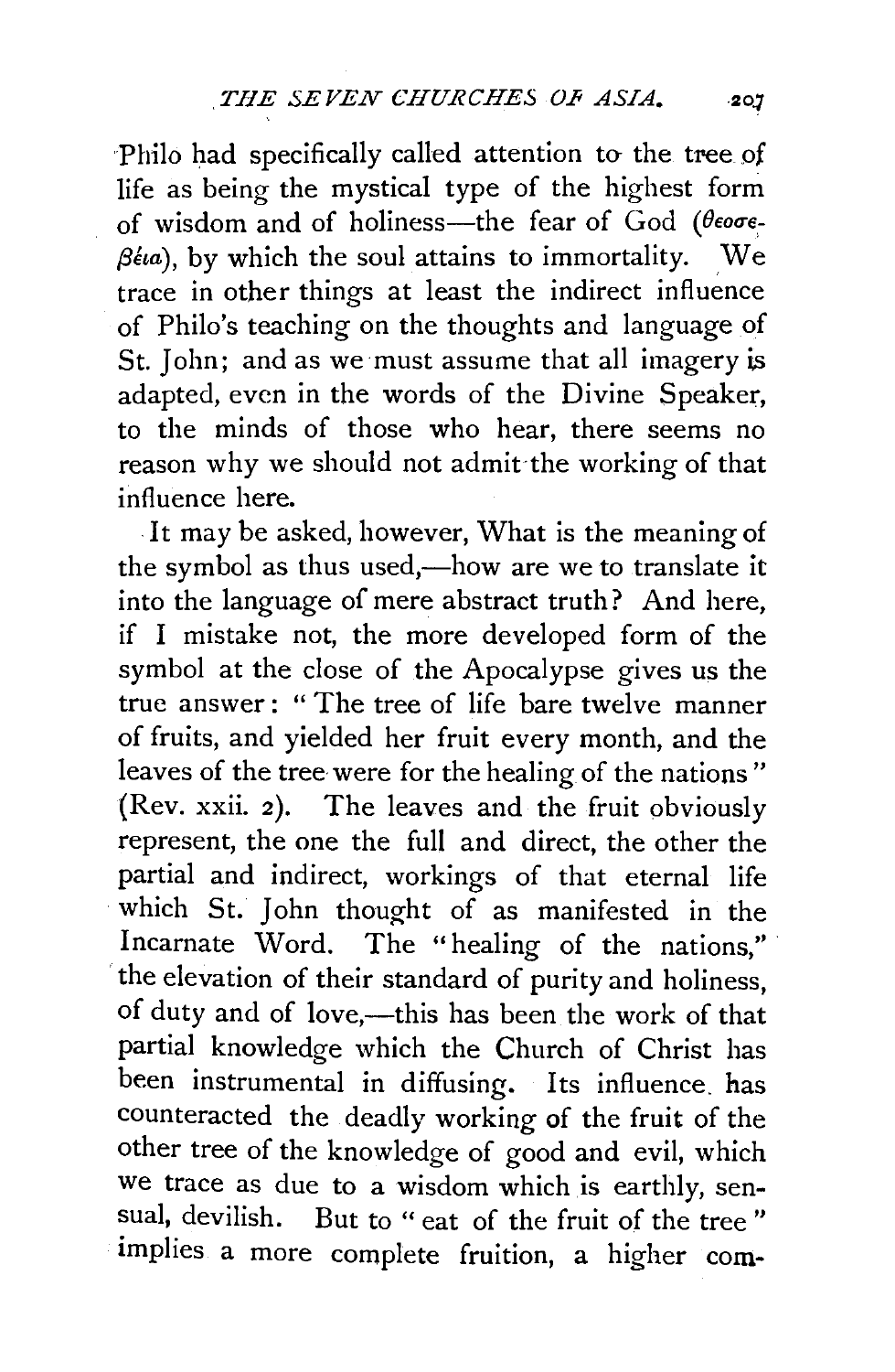munion and fellowship with the source of life. And here, therefore, I cannot but think that the promise of the Judge points to the truth that He is Himself, now as ever, the "exceeding great reward" of those that serve Him faithfully, that the symbol veils the truth that "this is life eternal, to know the only true God at.d Jesus Christ whom He has sent" (John xvii. 3).

And that reward is promised " to him that overcometh." If anything were wanted to complete the evidence of a resemblance in thought and phrase in all the writings ascribed to the authorship of St. John, it would be the prominence of this word in all of them. Here it is the burden of every message. "I have overcome the world "--this was the assurance given to the disciples by their Master immediately before that prayer which, as the great High Priest of mankind, He offered up for them and all his people. The self-same word is echoed in the Epistles. To *overcome* the wicked one is the glory of the young men who are faithful to their calling  $(1)$  John ii. 13, 14),—" that which is born of God *overcometh* the world" (I John v. 4). "This is the victory that *overcometh* the world, even our faith," the faith of him that believeth that Jesus is the Son of God (I John v. 4, 5). In the other Gospels it occurs but once, and then with but little emphasis (Luke xi. 22). In the Epistles of St. Paul it meets us once only, and then in the simply ethical precept, " Be not overcome of evil, but overcome evil with good " (Rom. xii. 2 I). It was reserved for St. John at once to record, to echo, and to develop throughout his writings the words which he had heard from his